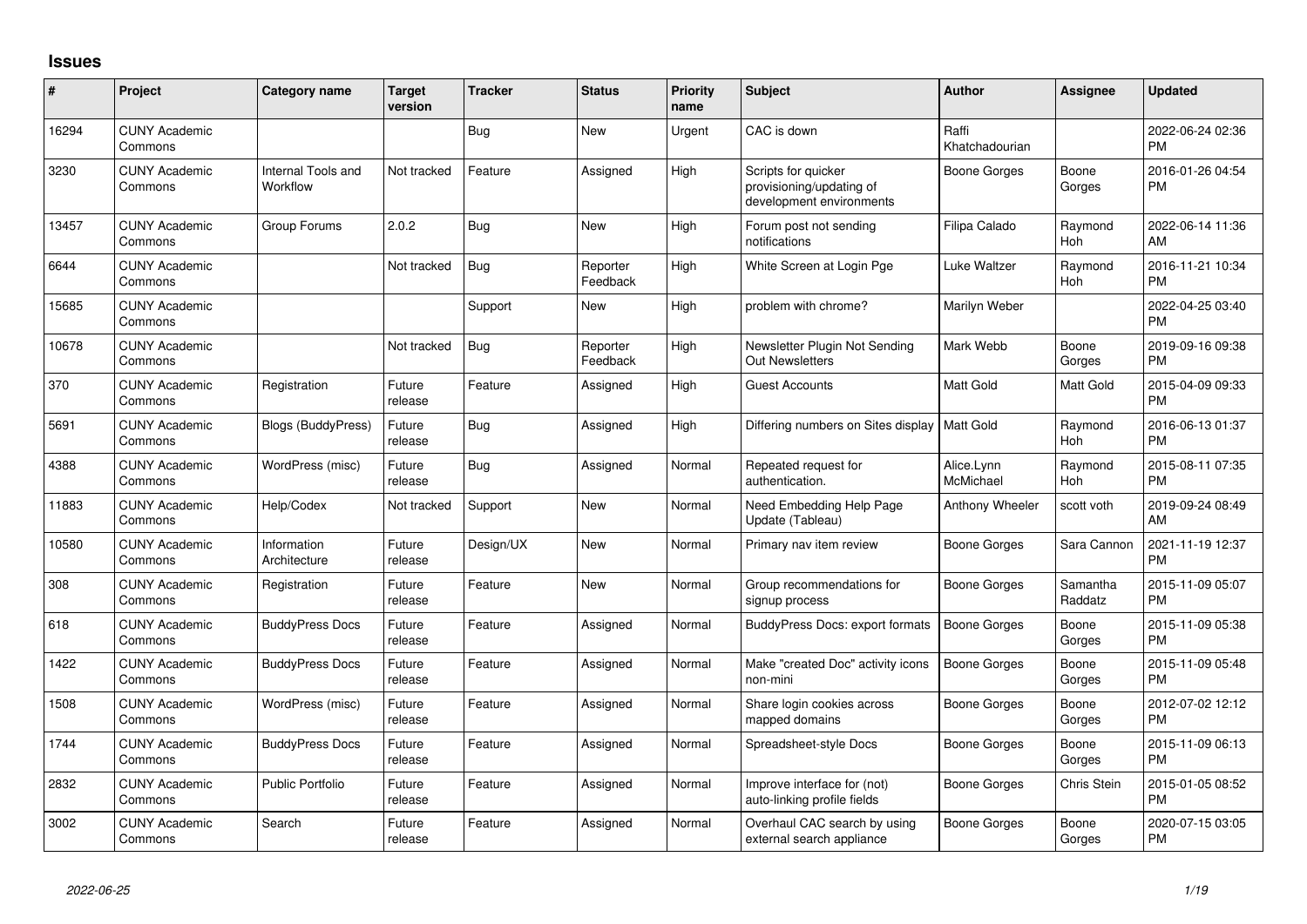| #     | <b>Project</b>                  | <b>Category name</b>       | <b>Target</b><br>version | <b>Tracker</b> | <b>Status</b>        | <b>Priority</b><br>name | <b>Subject</b>                                                                    | <b>Author</b>       | Assignee        | <b>Updated</b>                |
|-------|---------------------------------|----------------------------|--------------------------|----------------|----------------------|-------------------------|-----------------------------------------------------------------------------------|---------------------|-----------------|-------------------------------|
| 3192  | <b>CUNY Academic</b><br>Commons | Group Forums               | Future<br>release        | Feature        | Assigned             | Normal                  | Customizable forum views for<br>bbPress 2.x group forums                          | Boone Gorges        | Raymond<br>Hoh  | 2015-11-09 12:47<br><b>PM</b> |
| 3193  | <b>CUNY Academic</b><br>Commons | Group Forums               | Future<br>release        | Feature        | Assigned             | Normal                  | bbPress 2.x dynamic roles and<br><b>RBE</b>                                       | Boone Gorges        | Boone<br>Gorges | 2014-09-30 01:30<br><b>PM</b> |
| 3330  | <b>CUNY Academic</b><br>Commons | My Commons                 | Future<br>release        | Feature        | Assigned             | Normal                  | "Commons Information" tool                                                        | Boone Gorges        | Chris Stein     | 2014-09-22 08:46<br><b>PM</b> |
| 3580  | <b>CUNY Academic</b><br>Commons | Group Blogs                | Future<br>release        | Feature        | <b>New</b>           | Normal                  | Multiple blogs per group                                                          | Boone Gorges        | Boone<br>Gorges | 2018-02-20 02:02<br><b>PM</b> |
| 4481  | <b>CUNY Academic</b><br>Commons | Events                     | Future<br>release        | Feature        | New                  | Normal                  | Group admins/mods should have<br>the ability to unlink an event from<br>the group | Boone Gorges        | Boone<br>Gorges | 2017-04-24 03:53<br><b>PM</b> |
| 4635  | <b>CUNY Academic</b><br>Commons | Authentication             | Future<br>release        | Feature        | <b>New</b>           | Normal                  | Allow non-WP authentication                                                       | Boone Gorges        | Sonja Leix      | 2019-03-01 02:05<br><b>PM</b> |
| 5234  | <b>CUNY Academic</b><br>Commons | Membership                 | Future<br>release        | Feature        | Assigned             | Normal                  | Write Unconfirmed patch for WP                                                    | Boone Gorges        | Boone<br>Gorges | 2016-10-24 11:18<br>AM        |
| 5489  | <b>CUNY Academic</b><br>Commons | Social Paper               | Future<br>release        | Feature        | <b>New</b>           | Normal                  | Asc/desc sorting for Social Paper<br>directories                                  | Boone Gorges        |                 | 2016-04-21 10:06<br><b>PM</b> |
| 6332  | <b>CUNY Academic</b><br>Commons | WordPress (misc)           | Future<br>release        | Feature        | <b>New</b>           | Normal                  | Allow uploaded files to be marked<br>as private in an ad hoc way                  | <b>Boone Gorges</b> |                 | 2016-10-17 11:41<br><b>PM</b> |
| 9720  | <b>CUNY Academic</b><br>Commons | Authentication             | Future<br>release        | Feature        | <b>New</b>           | Normal                  | The Commons should be an<br>oAuth provider                                        | Boone Gorges        |                 | 2019-03-01 02:04<br><b>PM</b> |
| 10380 | <b>CUNY Academic</b><br>Commons | WordPress (misc)           | Future<br>release        | Feature        | In Progress          | Normal                  | Remove blacklisted plugins                                                        | Boone Gorges        |                 | 2022-04-26 12:00<br><b>PM</b> |
| 11517 | <b>CUNY Academic</b><br>Commons |                            | Not tracked              | Feature        | Assigned             | Normal                  | wp-accessibility plugin should not<br>strip 'target=" blank" by default           | Boone Gorges        | Laurie Hurson   | 2019-09-24 09:57<br>AM        |
| 11834 | <b>CUNY Academic</b><br>Commons | <b>Group Files</b>         | Future<br>release        | Feature        | New                  | Normal                  | Improved tools for managing<br>group file folders                                 | Boone Gorges        | Sonja Leix      | 2019-09-06 03:55<br><b>PM</b> |
| 11945 | <b>CUNY Academic</b><br>Commons | Reckoning                  | Future<br>release        | Feature        | Reporter<br>Feedback | Normal                  | Add Comments bubble to<br>Reckoning views                                         | Boone Gorges        | Boone<br>Gorges | 2019-11-12 05:14<br><b>PM</b> |
| 12042 | <b>CUNY Academic</b><br>Commons | <b>Email Notifications</b> | Future<br>release        | Feature        | New                  | Normal                  | Improved error logging for BPGES   Boone Gorges<br>send queue                     |                     | Boone<br>Gorges | 2021-11-19 12:25<br><b>PM</b> |
| 12091 | <b>CUNY Academic</b><br>Commons | <b>Group Files</b>         | Future<br>release        | Feature        | <b>New</b>           | Normal                  | Improved pre-upload file<br>validation for bp-group-documents                     | Boone Gorges        | Boone<br>Gorges | 2019-11-14 01:21<br><b>PM</b> |
| 12911 | <b>CUNY Academic</b><br>Commons |                            | Not tracked              | Feature        | <b>New</b>           | Normal                  | Block access to xmlrpc.php based<br>on User-Agent                                 | <b>Boone Gorges</b> | Boone<br>Gorges | 2020-06-09 05:12<br><b>PM</b> |
| 13048 | <b>CUNY Academic</b><br>Commons | Shortcodes and<br>embeds   | Future<br>release        | Feature        | New                  | Normal                  | Jupyter Notebooks support                                                         | Boone Gorges        |                 | 2020-07-14 11:46<br>AM        |
| 13358 | <b>CUNY Academic</b><br>Commons | Group Forums               | Future<br>release        | Feature        | <b>New</b>           | Normal                  | Improved UI for group forum<br>threading settings                                 | Boone Gorges        | Raymond<br>Hoh  | 2021-11-19 12:27<br><b>PM</b> |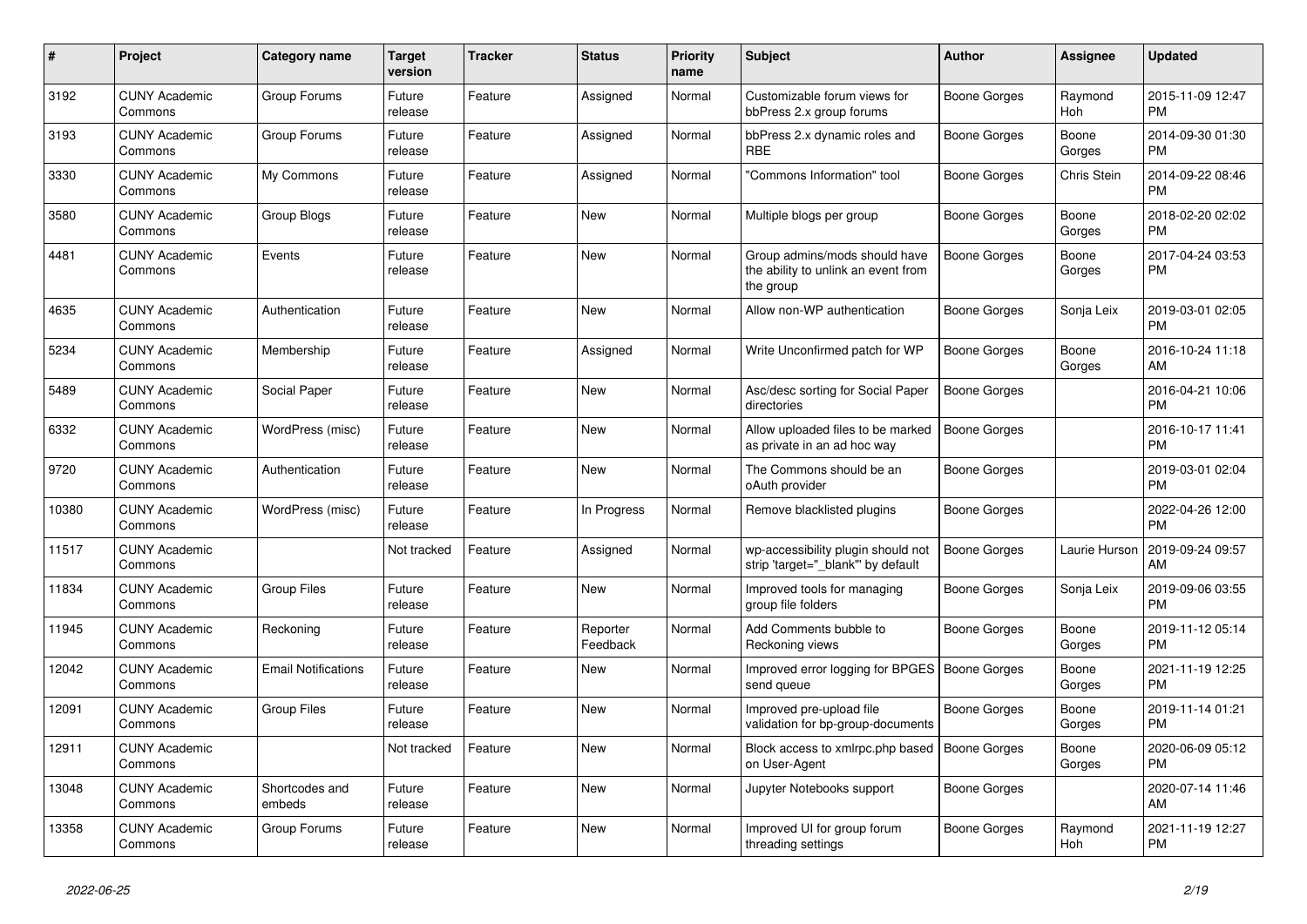| $\pmb{\sharp}$ | Project                         | <b>Category name</b>           | <b>Target</b><br>version | <b>Tracker</b> | <b>Status</b> | <b>Priority</b><br>name | <b>Subject</b>                                                                                               | <b>Author</b>       | <b>Assignee</b> | <b>Updated</b>                |
|----------------|---------------------------------|--------------------------------|--------------------------|----------------|---------------|-------------------------|--------------------------------------------------------------------------------------------------------------|---------------------|-----------------|-------------------------------|
| 13466          | <b>CUNY Academic</b><br>Commons | Cavalcade                      | Future<br>release        | Feature        | <b>New</b>    | Normal                  | Automated cleanup for duplicate<br>Cavalcade tasks                                                           | Boone Gorges        | Boone<br>Gorges | 2020-10-13 05:24<br><b>PM</b> |
| 13835          | <b>CUNY Academic</b><br>Commons | WordPress (misc)               | Future<br>release        | Feature        | <b>New</b>    | Normal                  | Allow OneSearch widget to have<br>'CUNY' as campus                                                           | Boone Gorges        | Boone<br>Gorges | 2021-11-19 12:39<br><b>PM</b> |
| 13891          | <b>CUNY Academic</b><br>Commons | Internal Tools and<br>Workflow | 2.1.0                    | Feature        | New           | Normal                  | Migrate automated linting to<br>GitHub Actions                                                               | Boone Gorges        | Jeremy Felt     | 2022-05-26 10:45<br>AM        |
| 14184          | <b>CUNY Academic</b><br>Commons | <b>Public Portfolio</b>        | Future<br>release        | Feature        | <b>New</b>    | Normal                  | Centralized mechanism for storing<br>Campus affiliations                                                     | Boone Gorges        | Boone<br>Gorges | 2022-01-04 11:35<br>AM        |
| 14309          | <b>CUNY Academic</b><br>Commons | Group Library                  | Future<br>release        | Feature        | <b>New</b>    | Normal                  | Better handling of<br>bp_group_document file<br>download attempts when file is<br>not present                | <b>Boone Gorges</b> | Boone<br>Gorges | 2021-11-19 12:28<br><b>PM</b> |
| 15194          | <b>CUNY Academic</b><br>Commons | Internal Tools and<br>Workflow | 2.1.0                    | Feature        | <b>New</b>    | Normal                  | PHPCS sniff for un-restored<br>switch_to_blog() calls                                                        | Boone Gorges        | Jeremy Felt     | 2022-05-26 10:45<br>AM        |
| 15883          | <b>CUNY Academic</b><br>Commons |                                | 2.1.0                    | Feature        | <b>New</b>    | Normal                  | Release BPGES update                                                                                         | Boone Gorges        | Boone<br>Gorges | 2022-05-26 10:39<br>AM        |
| 16092          | <b>CUNY Academic</b><br>Commons |                                | Future<br>release        | Feature        | Hold          | Normal                  | Don't show main site in Site<br>search results                                                               | Boone Gorges        | Boone<br>Gorges | 2022-05-17 03:12<br><b>PM</b> |
| 5488           | <b>CUNY Academic</b><br>Commons | Social Paper                   | Future<br>release        | Bug            | New           | Normal                  | Add a "last edited by" field to<br>Social Paper group directories                                            | Boone Gorges        |                 | 2016-04-21 10:05<br><b>PM</b> |
| 7022           | <b>CUNY Academic</b><br>Commons | Announcements                  | Future<br>release        | <b>Bug</b>     | <b>New</b>    | Normal                  | Sitewide announcements should<br>be displayed on, and dismissable<br>from, mapped domains                    | Boone Gorges        | Boone<br>Gorges | 2018-03-22 10:18<br>AM        |
| 7663           | <b>CUNY Academic</b><br>Commons | Social Paper                   | Future<br>release        | Bug            | New           | Normal                  | Social Paper notifications not<br>formatted correctly on secondary<br>sites                                  | Boone Gorges        | Boone<br>Gorges | 2018-04-16 03:52<br><b>PM</b> |
| 9926           | <b>CUNY Academic</b><br>Commons | <b>WordPress Plugins</b>       | Future<br>release        | <b>Bug</b>     | <b>New</b>    | Normal                  | twitter-mentions-as-comments<br>cron jobs can run long                                                       | Boone Gorges        | Boone<br>Gorges | 2018-10-24 12:34<br><b>PM</b> |
| 10794          | <b>CUNY Academic</b><br>Commons | Performance                    | Not tracked              | <b>Bug</b>     | <b>New</b>    | Normal                  | Memcached connection<br>occasionally breaks                                                                  | Boone Gorges        | Boone<br>Gorges | 2018-12-06 03:30<br><b>PM</b> |
| 11024          | <b>CUNY Academic</b><br>Commons | WordPress (misc)               | Future<br>release        | <b>Bug</b>     | New           | Normal                  | Subsites should not show "you<br>should update your .htaccess<br>now" notice after permalink<br>setting save | Boone Gorges        |                 | 2019-01-28 01:35<br>PM        |
| 11392          | <b>CUNY Academic</b><br>Commons |                                | Future<br>release        | <b>Bug</b>     | <b>New</b>    | Normal                  | Migrate users away from<br><b>StatPress</b>                                                                  | Boone Gorges        |                 | 2019-04-23 03:53<br><b>PM</b> |
| 12436          | <b>CUNY Academic</b><br>Commons |                                | Not tracked              | Bug            | Assigned      | Normal                  | Nightly system downtime                                                                                      | Boone Gorges        |                 | 2020-08-01 09:30<br>AM        |
| 13331          | <b>CUNY Academic</b><br>Commons | Site cloning                   | Future<br>release        | <b>Bug</b>     | <b>New</b>    | Normal                  | Combine Site Template and<br>Clone operations                                                                | Boone Gorges        | Jeremy Felt     | 2021-11-19 12:39<br>PM        |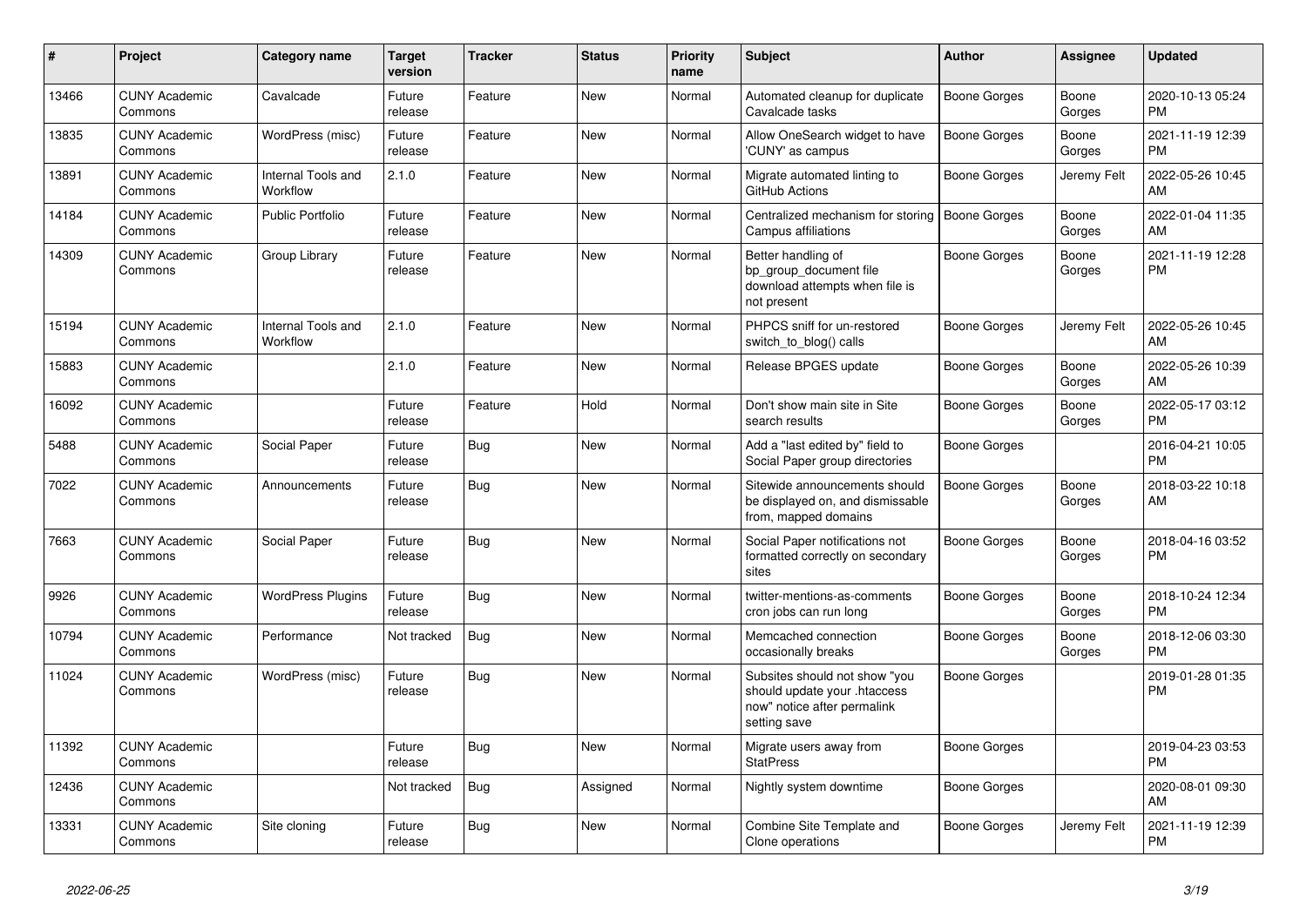| #     | Project                                                                 | <b>Category name</b>     | <b>Target</b><br>version | <b>Tracker</b> | <b>Status</b>        | <b>Priority</b><br>name | <b>Subject</b>                                                        | <b>Author</b>      | Assignee            | <b>Updated</b>                |
|-------|-------------------------------------------------------------------------|--------------------------|--------------------------|----------------|----------------------|-------------------------|-----------------------------------------------------------------------|--------------------|---------------------|-------------------------------|
| 14987 | <b>CUNY Academic</b><br>Commons                                         | <b>WordPress Plugins</b> | Future<br>release        | Bug            | <b>New</b>           | Normal                  | Elementor update causes<br>database freeze-up                         | Boone Gorges       | Boone<br>Gorges     | 2021-11-29 12:02<br><b>PM</b> |
| 1460  | <b>CUNY Academic</b><br>Commons                                         | Analytics                | Future<br>release        | Feature        | Assigned             | Normal                  | Update System Report                                                  | <b>Brian Foote</b> | Boone<br>Gorges     | 2015-11-09 06:13<br><b>PM</b> |
| 860   | <b>CUNY Academic</b><br>Commons                                         | Design                   | Future<br>release        | Design/UX      | Assigned             | Normal                  | <b>Standardize Button Treatment</b><br><b>Across the Commons</b>      | <b>Chris Stein</b> | Chris Stein         | 2014-05-01 09:45<br>AM        |
| 3059  | <b>CUNY Academic</b><br>Commons                                         | Group Forums             | Future<br>release        | Design/UX      | <b>New</b>           | Normal                  | Forum Post Permissable Content<br><b>Explanatory Text</b>             | Chris Stein        | Chris Stein         | 2015-04-02 11:27<br>AM        |
| 2666  | <b>CUNY Academic</b><br>Commons                                         | About page               | Not tracked              | Documentation  | Assigned             | Normal                  | <b>Update About Text</b>                                              | Chris Stein        | Luke Waltzer        | 2016-03-04 11:19<br>AM        |
| 3565  | <b>CUNY Academic</b><br>Commons                                         | My Commons               | Not tracked              | Documentation  | New                  | Normal                  | Load Newest inconsistencies                                           | <b>Chris Stein</b> | scott voth          | 2015-11-09 01:16<br><b>PM</b> |
| 2881  | <b>CUNY Academic</b><br>Commons                                         | <b>Public Portfolio</b>  | Future<br>release        | Feature        | Assigned             | Normal                  | Redesign the UX for Profiles                                          | Chris Stein        | Chris Stein         | 2016-10-13 12:45<br><b>PM</b> |
| 15210 | <b>CUNY Academic</b><br>Commons                                         | Analytics                | Not tracked              | Design/UX      | <b>New</b>           | Normal                  | Google Analytics improvements                                         | Colin McDonald     | Boone<br>Gorges     | 2022-05-24 10:47<br>AM        |
| 13199 | <b>CUNY Academic</b><br>Commons                                         | Group Forums             | Future<br>release        | Feature        | <b>New</b>           | Normal                  | Favoring Groups over bbPress<br>plugin                                | Colin McDonald     | Colin<br>McDonald   | 2021-11-19 12:28<br><b>PM</b> |
| 13370 | <b>CUNY Academic</b><br>Commons                                         | Group Library            | Future<br>release        | Feature        | <b>New</b>           | Normal                  | Library bulk deletion and folder<br>editing                           | Colin McDonald     | Boone<br>Gorges     | 2020-10-13 10:41<br>AM        |
| 9729  | <b>CUNY Academic</b><br>Commons                                         | <b>SEO</b>               | Not tracked              | Support        | <b>New</b>           | Normal                  | 503 Errors showing on<br>newlaborforum.cuny.edu                       | Diane Krauthamer   | Raymond<br>Hoh      | 2018-05-22 04:48<br><b>PM</b> |
| 11968 | JustPublics@365<br>MediaCamp                                            |                          |                          | Feature        | <b>New</b>           | Normal                  | Nanoscience Retractable Display<br><b>Unit</b>                        | Donald Cherry      | Bonnie<br>Eissner   | 2021-02-19 08:50<br>AM        |
| 12062 | AD/O365 Transition<br>from NonMatric to<br><b>Matriculated Students</b> |                          |                          | Feature        | In Progress          | Normal                  | create solution and console<br>project                                | Emilio Rodriguez   | Emilio<br>Rodriguez | 2019-11-12 03:56<br><b>PM</b> |
| 11545 | <b>CUNY Academic</b><br>Commons                                         | <b>WordPress Plugins</b> | Not tracked              | Support        | <b>New</b>           | Normal                  | Twitter searches in WordPress                                         | Gina Cherry        | Matt Gold           | 2019-09-23 01:03<br><b>PM</b> |
| 12004 | <b>CUNY Academic</b><br>Commons                                         |                          | Not tracked              | Support        | Reporter<br>Feedback | Normal                  | Notifications for spam blog<br>comments                               | Gina Cherry        | Raymond<br>Hoh      | 2019-11-01 12:05<br><b>PM</b> |
| 14842 | <b>CUNY Academic</b><br>Commons                                         |                          | Not tracked              | Support        | Reporter<br>Feedback | Normal                  | Question about widgets and block<br>editor                            | Gina Cherry        |                     | 2021-10-06 03:01<br><b>PM</b> |
| 11649 | <b>CUNY Academic</b><br>Commons                                         | <b>WordPress Plugins</b> | 2.0.2                    | <b>Bug</b>     | In Progress          | Normal                  | CC license displayed on every<br>page                                 | Gina Cherry        | Raymond<br>Hoh      | 2022-06-14 11:36<br>AM        |
| 3473  | <b>CUNY Academic</b><br>Commons                                         | User Experience          | Future<br>release        | Feature        | Assigned             | Normal                  | Commons profile: Add help info<br>about "Positions" replacing "title" | Keith Miyake       | Samantha<br>Raddatz | 2015-11-09 02:28<br><b>PM</b> |
| 6755  | <b>CUNY Academic</b><br>Commons                                         | WordPress (misc)         | Future<br>release        | Bug            | <b>New</b>           | Normal                  | Cannot Deactivate Plugin                                              | Laura Kane         |                     | 2016-11-16 01:12<br><b>PM</b> |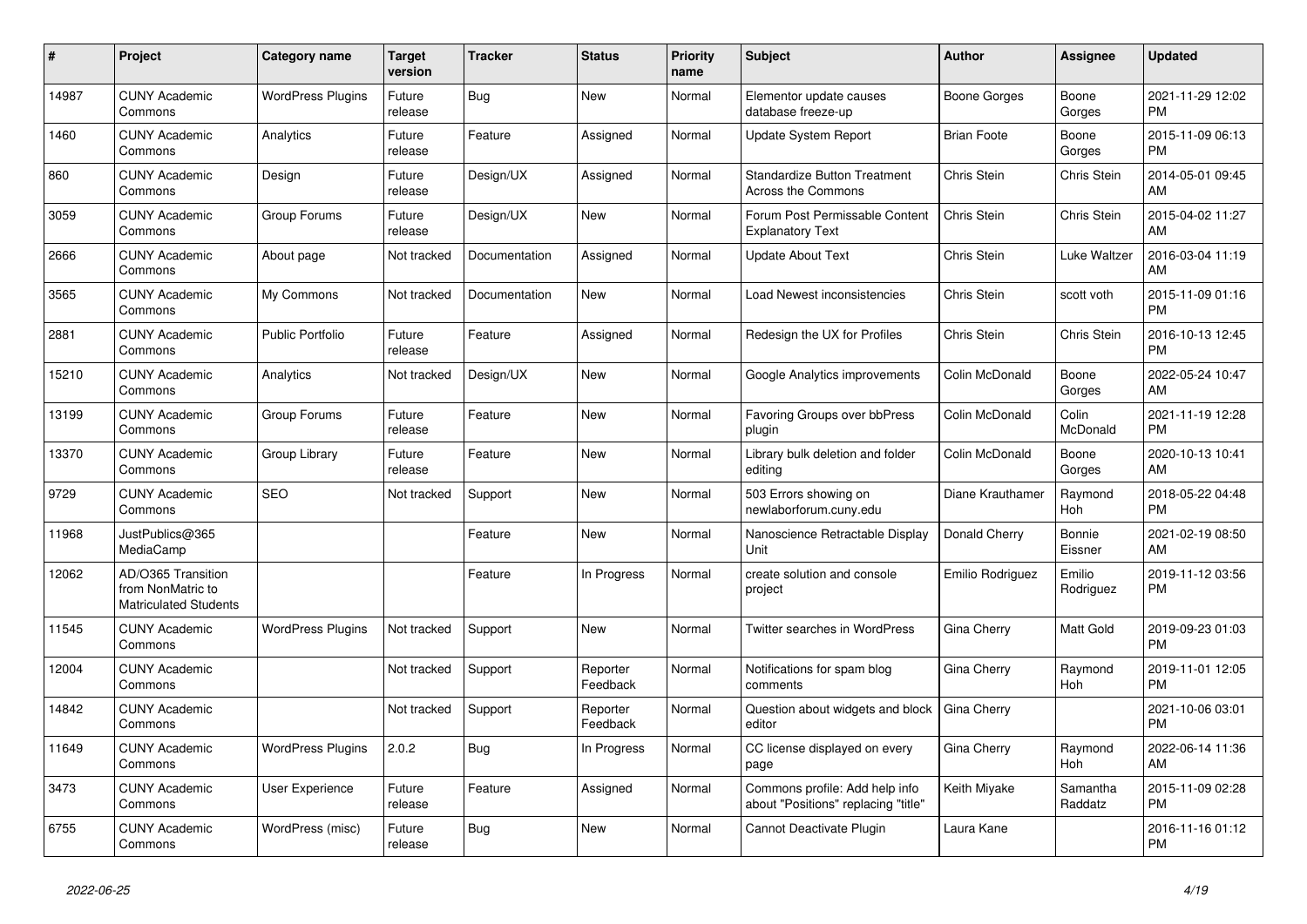| $\vert$ # | <b>Project</b>                  | Category name            | <b>Target</b><br>version | Tracker    | <b>Status</b>        | <b>Priority</b><br>name | <b>Subject</b>                                                               | <b>Author</b> | Assignee        | <b>Updated</b>                |
|-----------|---------------------------------|--------------------------|--------------------------|------------|----------------------|-------------------------|------------------------------------------------------------------------------|---------------|-----------------|-------------------------------|
| 11843     | <b>CUNY Academic</b><br>Commons | WordPress (misc)         | Future<br>release        | Design/UX  | <b>New</b>           | Normal                  | Tweaking the Gutenberg Editor<br>Interface                                   | Laurie Hurson |                 | 2022-04-26 12:00<br><b>PM</b> |
| 14475     | <b>CUNY Academic</b><br>Commons |                          | Not tracked              | Publicity  | <b>New</b>           | Normal                  | <b>OER Showcase Page</b>                                                     | Laurie Hurson | Laurie Hurson   | 2021-09-14 10:46<br>AM        |
| 14504     | <b>CUNY Academic</b><br>Commons |                          | Not tracked              | Publicity  | Reporter<br>Feedback | Normal                  | Adding showcases to home page<br>menu                                        | Laurie Hurson | Boone<br>Gorges | 2022-01-19 03:26<br><b>PM</b> |
| 12328     | <b>CUNY Academic</b><br>Commons |                          | Not tracked              | Support    | <b>New</b>           | Normal                  | Sign up Code for Non-CUNY<br>Faculty                                         | Laurie Hurson |                 | 2020-01-28 10:25<br>AM        |
| 12484     | <b>CUNY Academic</b><br>Commons |                          | Not tracked              | Support    | Reporter<br>Feedback | Normal                  | Sign up Code for COIL Course<br>starting in March                            | Laurie Hurson | Matt Gold       | 2020-03-02 02:26<br><b>PM</b> |
| 14439     | <b>CUNY Academic</b><br>Commons | Spam/Spam<br>Prevention  | 2.0.2                    | Support    | Assigned             | Normal                  | Aprroved comments held for<br>moderation                                     | Laurie Hurson | Raymond<br>Hoh  | 2022-06-14 11:36<br>AM        |
| 14538     | <b>CUNY Academic</b><br>Commons |                          | Not tracked              | Support    | Reporter<br>Feedback | Normal                  | <b>Weebly To Commons</b>                                                     | Laurie Hurson |                 | 2021-09-14 10:47<br>AM        |
| 15176     | <b>CUNY Academic</b><br>Commons |                          | Not tracked              | Support    | Reporter<br>Feedback | Normal                  | Archiving Q Writing & Old<br>Wordpress Sites on the Commons                  | Laurie Hurson |                 | 2022-02-08 10:28<br>AM        |
| 11131     | <b>CUNY Academic</b><br>Commons |                          | Future<br>release        | Feature    | Reporter<br>Feedback | Normal                  | <b>Image Annotation Plugins</b>                                              | Laurie Hurson |                 | 2019-02-26 11:33<br>AM        |
| 11789     | <b>CUNY Academic</b><br>Commons | Courses                  | Future<br>release        | Feature    | <b>New</b>           | Normal                  | Ability to remove item from<br>Courses list                                  | Laurie Hurson | Sonja Leix      | 2019-09-24 12:28<br><b>PM</b> |
| 12121     | <b>CUNY Academic</b><br>Commons | <b>WordPress Plugins</b> | 2.0.2                    | Feature    | Reporter<br>Feedback | Normal                  | Embedding H5P Iframes on<br>Commons Site                                     | Laurie Hurson | Boone<br>Gorges | 2022-06-14 11:36<br>AM        |
| 12446     | <b>CUNY Academic</b><br>Commons | Groups (misc)            | Future<br>release        | Feature    | Reporter<br>Feedback | Normal                  | Toggle default site to group forum<br>posting                                | Laurie Hurson | Laurie Hurson   | 2020-03-10 11:57<br>AM        |
| 13650     | <b>CUNY Academic</b><br>Commons | Group Library            | Future<br>release        | Feature    | New                  | Normal                  | Forum Attachments in Group<br>Library                                        | Laurie Hurson |                 | 2021-11-19 12:30<br><b>PM</b> |
| 14787     | <b>CUNY Academic</b><br>Commons | <b>Plugin Packages</b>   | Future<br>release        | Feature    | <b>New</b>           | Normal                  | Creating a "Design" plugin<br>package                                        | Laurie Hurson | scott voth      | 2022-04-27 04:56<br><b>PM</b> |
| 15613     | <b>CUNY Academic</b><br>Commons |                          | 2.0.2                    | Feature    | Reporter<br>Feedback | Normal                  | Adding "Passster" plugin                                                     | Laurie Hurson |                 | 2022-06-14 11:36<br>AM        |
| 15923     | <b>CUNY Academic</b><br>Commons |                          | Not tracked              | Feature    | Reporter<br>Feedback | Normal                  | <b>Bellows Plugin Adjustments</b>                                            | Laurie Hurson |                 | 2022-04-20 10:10<br>AM        |
| 9289      | <b>CUNY Academic</b><br>Commons | <b>WordPress Plugins</b> | Future<br>release        | Bug        | Reporter<br>Feedback | Normal                  | Email Users Plugin                                                           | Laurie Hurson | Boone<br>Gorges | 2018-10-24 12:34<br><b>PM</b> |
| 11415     | <b>CUNY Academic</b><br>Commons | <b>WordPress Plugins</b> | Not tracked              | <b>Bug</b> | Reporter<br>Feedback | Normal                  | <b>Blog Subscriptions in Jetpack</b>                                         | Laurie Hurson |                 | 2019-05-14 10:34<br>AM        |
| 11879     | <b>CUNY Academic</b><br>Commons |                          | Not tracked              | <b>Bug</b> | <b>New</b>           | Normal                  | Hypothesis comments appearing<br>on multiple, different pdfs across<br>blogs | Laurie Hurson | Laurie Hurson   | 2019-09-19 02:39<br><b>PM</b> |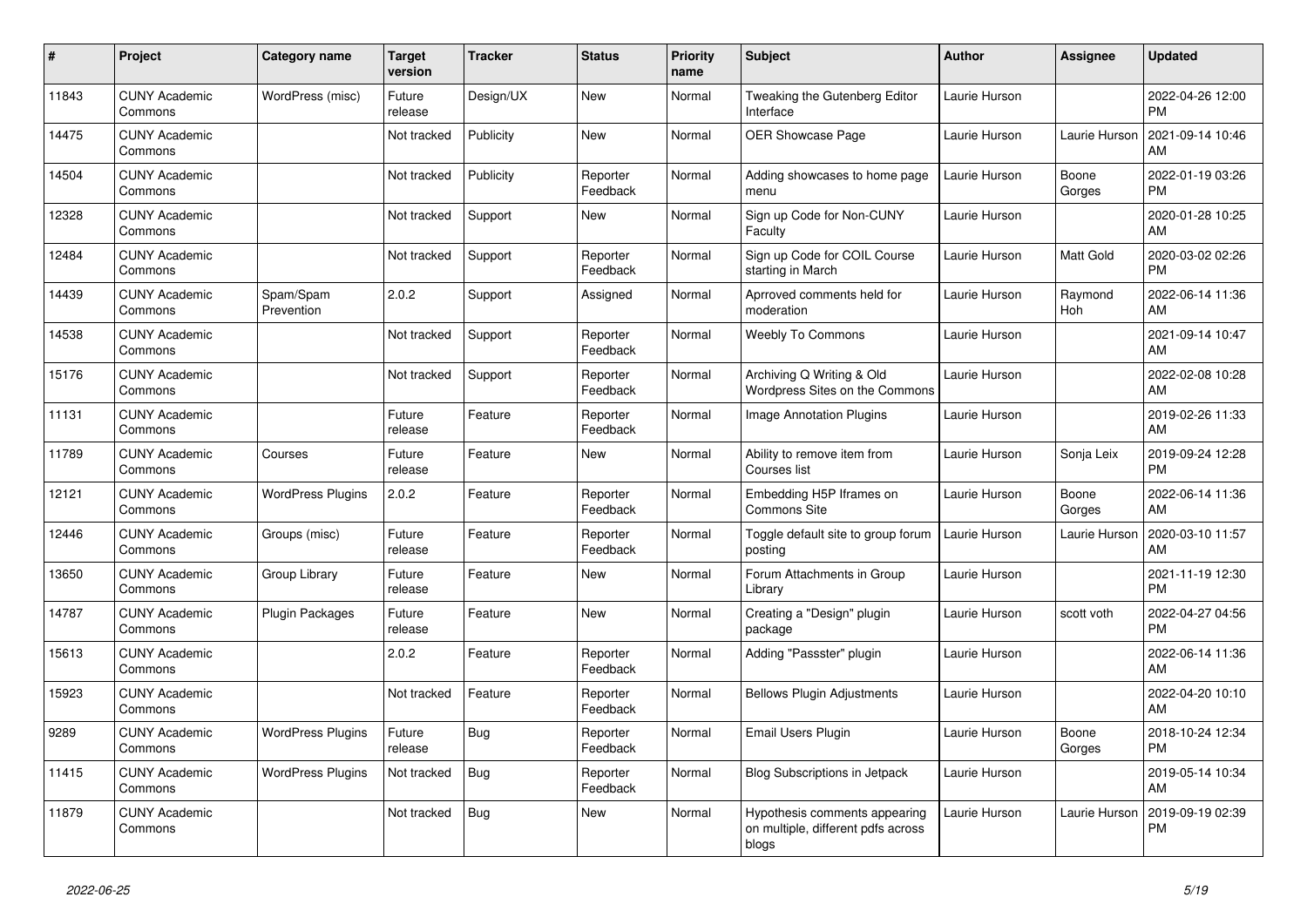| #     | <b>Project</b>                  | <b>Category name</b>      | <b>Target</b><br>version | Tracker    | <b>Status</b>        | <b>Priority</b><br>name | <b>Subject</b>                                                                             | <b>Author</b> | <b>Assignee</b>     | <b>Updated</b>                |
|-------|---------------------------------|---------------------------|--------------------------|------------|----------------------|-------------------------|--------------------------------------------------------------------------------------------|---------------|---------------------|-------------------------------|
| 12438 | <b>CUNY Academic</b><br>Commons | Courses                   | Not tracked              | <b>Bug</b> | New                  | Normal                  | Site appearing twice                                                                       | Laurie Hurson | Boone<br>Gorges     | 2020-02-18 01:34<br><b>PM</b> |
| 14936 | <b>CUNY Academic</b><br>Commons |                           |                          | <b>Bug</b> | <b>New</b>           | Normal                  | Commons websites blocked by<br>SPS campus network                                          | Laurie Hurson |                     | 2021-11-03 03:57<br><b>PM</b> |
| 14940 | <b>CUNY Academic</b><br>Commons |                           |                          | Bug        | <b>New</b>           | Normal                  | Discrepancy between Commons<br>profile "sites" and actual # of sites                       | Laurie Hurson |                     | 2021-11-08 11:09<br>AM        |
| 15757 | <b>CUNY Academic</b><br>Commons |                           |                          | <b>Bug</b> | <b>New</b>           | Normal                  | Members # do not match                                                                     | Laurie Hurson |                     | 2022-03-30 04:52<br><b>PM</b> |
| 16199 | <b>CUNY Academic</b><br>Commons | <b>Directories</b>        | 2.0.2                    | <b>Bug</b> | New                  | Normal                  | Removed "Semester" Filter from<br><b>Courses Directory</b>                                 | Laurie Hurson | Boone<br>Gorges     | 2022-06-14 11:36<br>AM        |
| 9060  | <b>CUNY Academic</b><br>Commons | Commons In A Box          | Not tracked              | <b>Bug</b> | Hold                 | Normal                  | Problems with CBox image library<br>upload                                                 | Lisa Rhody    | Raymond<br>Hoh      | 2018-01-10 03:26<br><b>PM</b> |
| 2612  | <b>CUNY Academic</b><br>Commons |                           | Not tracked              | Publicity  | Assigned             | Normal                  | Pinterest site for the Commons                                                             | local admin   | Sarah<br>Morgano    | 2016-03-04 11:19<br>AM        |
| 2175  | <b>CUNY Academic</b><br>Commons | WordPress (misc)          | Not tracked              | Support    | Assigned             | Normal                  | Subscibe 2 vs. Jetpack<br>subscription options                                             | local admin   | Matt Gold           | 2016-01-26 04:58<br><b>PM</b> |
| 7624  | <b>CUNY Academic</b><br>Commons | BuddyPress (misc)         | Future<br>release        | Design/UX  | New                  | Normal                  | <b>BP</b> Notifications                                                                    | Luke Waltzer  | Paige Dupont        | 2017-02-08 10:43<br><b>PM</b> |
| 9211  | <b>CUNY Academic</b><br>Commons | <b>WordPress Plugins</b>  | Future<br>release        | Support    | Reporter<br>Feedback | Normal                  | Auto-Role Setting in Forum Plugin<br>Causing Some Confusion                                | Luke Waltzer  | Boone<br>Gorges     | 2018-03-13 11:44<br>AM        |
| 5225  | <b>CUNY Academic</b><br>Commons | Registration              | Future<br>release        | Feature    | Assigned             | Normal                  | On-boarding Issues                                                                         | Luke Waltzer  | Samantha<br>Raddatz | 2016-02-12 02:58<br><b>PM</b> |
| 6078  | <b>CUNY Academic</b><br>Commons | <b>Blogs (BuddyPress)</b> | Future<br>release        | Feature    | New                  | Normal                  | <b>Explore Adding Network Blog</b><br>Metadata Plugin                                      | Luke Waltzer  | Luke Waltzer        | 2016-10-11 10:29<br><b>PM</b> |
| 8835  | <b>CUNY Academic</b><br>Commons | <b>Blogs (BuddyPress)</b> | Future<br>release        | Feature    | New                  | Normal                  | Extend cuny is shortlinks to sites                                                         | Luke Waltzer  | Boone<br>Gorges     | 2022-04-26 11:59<br>AM        |
| 9895  | <b>CUNY Academic</b><br>Commons | Onboarding                | Future<br>release        | Feature    | Assigned             | Normal                  | Add "Accept Invitation"<br>link/button/function to Group<br>and/or Site invitation emails? | Luke Waltzer  | Boone<br>Gorges     | 2018-06-07 12:42<br><b>PM</b> |
| 5268  | <b>CUNY Academic</b><br>Commons | Group Forums              | Future<br>release        | <b>Bug</b> | Assigned             | Normal                  | Long-time to post to multiple<br>groups                                                    | Luke Waltzer  | Daniel Jones        | 2016-09-07 06:31<br><b>PM</b> |
| 5317  | <b>CUNY Academic</b><br>Commons | Group Blogs               | Not tracked              | <b>Bug</b> | Reporter<br>Feedback | Normal                  | Notifications of New Post Didn't<br>Come                                                   | Luke Waltzer  | Samantha<br>Raddatz | 2016-03-21 10:41<br><b>PM</b> |
| 7928  | <b>CUNY Academic</b><br>Commons | Group Forums              | Not tracked              | Bug        | <b>New</b>           | Normal                  | Duplicate Forum post                                                                       | Luke Waltzer  | Raymond<br>Hoh      | 2017-04-11 09:27<br><b>PM</b> |
| 7981  | <b>CUNY Academic</b><br>Commons | Social Paper              | Future<br>release        | <b>Bug</b> | <b>New</b>           | Normal                  | Social Paper comments should<br>not go to spam                                             | Luke Waltzer  | Boone<br>Gorges     | 2018-04-16 03:52<br><b>PM</b> |
| 13430 | <b>CUNY Academic</b><br>Commons | Reply By Email            | Not tracked              | <b>Bug</b> | <b>New</b>           | Normal                  | Delay in RBE                                                                               | Luke Waltzer  | Raymond<br>Hoh      | 2020-10-13 11:16<br>AM        |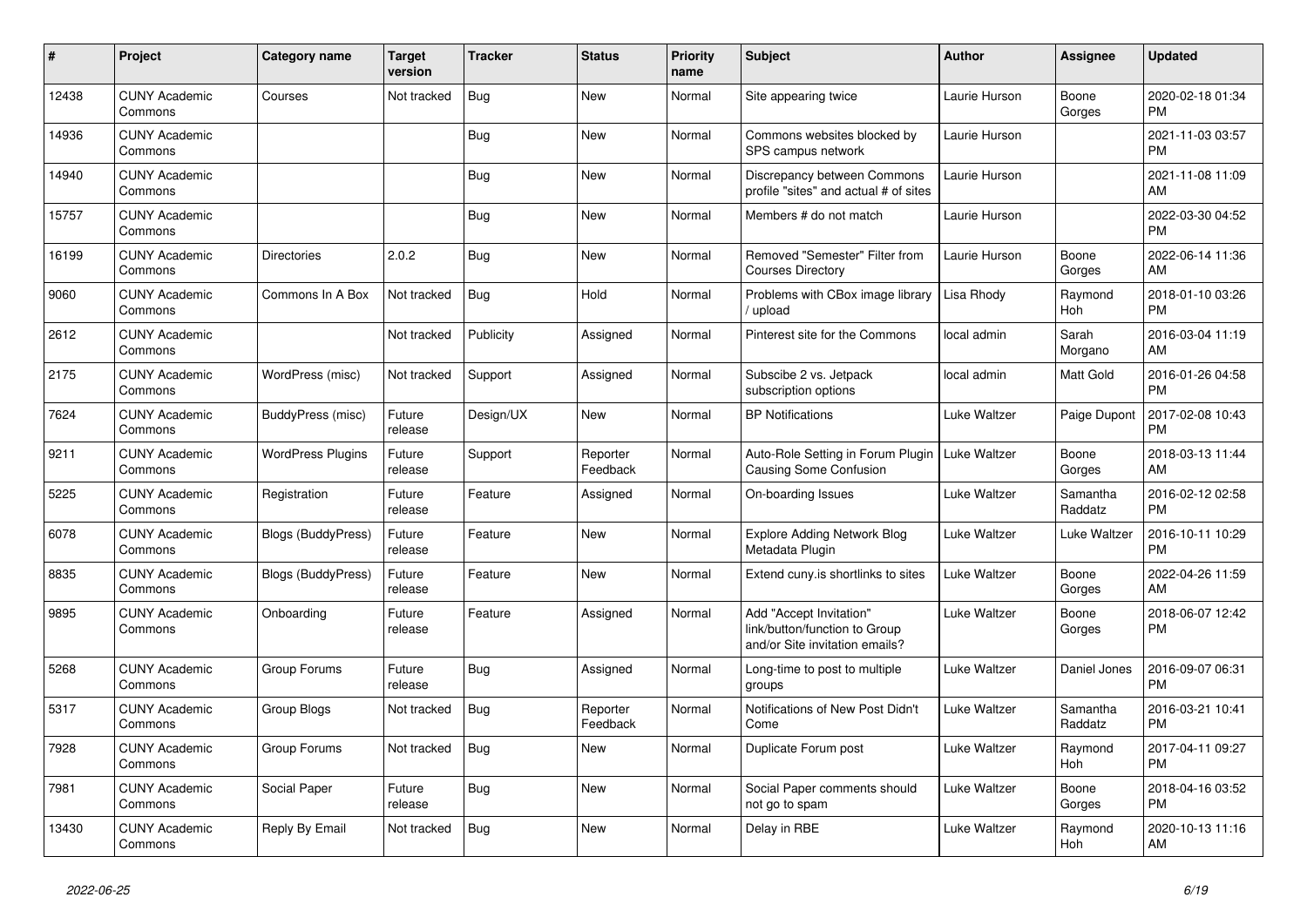| #     | Project                         | <b>Category name</b>      | Target<br>version | <b>Tracker</b> | <b>Status</b>        | <b>Priority</b><br>name | <b>Subject</b>                                                   | <b>Author</b>   | <b>Assignee</b>       | <b>Updated</b>                |
|-------|---------------------------------|---------------------------|-------------------|----------------|----------------------|-------------------------|------------------------------------------------------------------|-----------------|-----------------------|-------------------------------|
| 8078  | <b>CUNY Academic</b><br>Commons | <b>WordPress Plugins</b>  | Future<br>release | System Upgrade | Assigned             | Normal                  | <b>CommentPress Updates</b>                                      | Margaret Galvan | Christian<br>Wach     | 2017-05-08 03:49<br><b>PM</b> |
| 7828  | <b>CUNY Academic</b><br>Commons |                           | Not tracked       | Feature        | Assigned             | Normal                  | Theme Assessment 2017                                            | Margaret Galvan | Margaret<br>Galvan    | 2017-05-02 10:41<br><b>PM</b> |
| 8211  | <b>CUNY Academic</b><br>Commons | <b>WordPress Themes</b>   | Future<br>release | Feature        | New                  | Normal                  | Theme Suggestions: Material<br>Design-Inspired Themes            | Margaret Galvan | Margaret<br>Galvan    | 2017-08-07 02:48<br><b>PM</b> |
| 8607  | <b>CUNY Academic</b><br>Commons |                           | Not tracked       | Support        | <b>New</b>           | Normal                  | Paypal?                                                          | Marilyn Weber   | Matt Gold             | 2018-05-15 01:37<br><b>PM</b> |
| 9207  | <b>CUNY Academic</b><br>Commons |                           | Future<br>release | Support        | Reporter<br>Feedback | Normal                  | display dashboards made in<br>Tableau?                           | Marilyn Weber   | Boone<br>Gorges       | 2018-04-10 10:42<br>AM        |
| 10273 | <b>CUNY Academic</b><br>Commons | Registration              | Not tracked       | Support        | Reporter<br>Feedback | Normal                  | users combining CF and campus<br>address                         | Marilyn Weber   |                       | 2019-09-18 10:58<br>AM        |
| 10657 | <b>CUNY Academic</b><br>Commons |                           | Not tracked       | Support        | Reporter<br>Feedback | Normal                  | child theme problems                                             | Marilyn Weber   |                       | 2018-11-08 01:19<br><b>PM</b> |
| 11149 | <b>CUNY Academic</b><br>Commons |                           | Not tracked       | Support        | Reporter<br>Feedback | Normal                  | comments getting blocked                                         | Marilyn Weber   | Raymond<br>Hoh        | 2019-03-26 11:40<br>AM        |
| 11509 | <b>CUNY Academic</b><br>Commons |                           | Not tracked       | Support        | Reporter<br>Feedback | Normal                  | deleted Page causing a Menu<br>problem?                          | Marilyn Weber   |                       | 2019-06-04 09:54<br>AM        |
| 11519 | <b>CUNY Academic</b><br>Commons |                           | Not tracked       | Support        | Assigned             | Normal                  | comment option not appearing                                     | Marilyn Weber   |                       | 2019-09-24 10:28<br>AM        |
| 11771 | <b>CUNY Academic</b><br>Commons |                           | Not tracked       | Support        | Reporter<br>Feedback | Normal                  | post displays in sections                                        | Marilyn Weber   |                       | 2019-08-20 10:34<br>AM        |
| 11787 | <b>CUNY Academic</b><br>Commons |                           | Not tracked       | Support        | Reporter<br>Feedback | Normal                  | automated comments notifications<br>on ZenDesk                   | Marilyn Weber   |                       | 2019-08-26 06:18<br><b>PM</b> |
| 11848 | <b>CUNY Academic</b><br>Commons |                           | Not tracked       | Support        | Hold                 | Normal                  | a Dean of Faculty wants to share<br>a large file                 | Marilyn Weber   |                       | 2019-09-24 08:44<br>AM        |
| 12350 | <b>CUNY Academic</b><br>Commons | <b>Blogs (BuddyPress)</b> | Not tracked       | Support        | Reporter<br>Feedback | Normal                  | URL creation problem                                             | Marilyn Weber   |                       | 2020-02-03 11:27<br>AM        |
| 12352 | <b>CUNY Academic</b><br>Commons |                           | Not tracked       | Support        | <b>New</b>           | Normal                  | "posts list" page builder block<br>option                        | Marilyn Weber   |                       | 2020-02-03 01:29<br><b>PM</b> |
| 12382 | <b>CUNY Academic</b><br>Commons | Membership                | Not tracked       | Support        | <b>New</b>           | Normal                  | Email request change                                             | Marilyn Weber   | Marilyn<br>Weber      | 2020-02-06 12:56<br><b>PM</b> |
| 12741 | <b>CUNY Academic</b><br>Commons | <b>WordPress Plugins</b>  | Not tracked       | Support        | Reporter<br>Feedback | Normal                  | Tableau Public Viz Block                                         | Marilyn Weber   | Raymond<br><b>Hoh</b> | 2020-05-12 11:00<br>AM        |
| 13034 | <b>CUNY Academic</b><br>Commons |                           | Not tracked       | Support        | Reporter<br>Feedback | Normal                  | a site is asking people to join the<br>Commons to get a download | Marilyn Weber   |                       | 2020-07-12 07:23<br>AM        |
| 13255 | <b>CUNY Academic</b><br>Commons |                           | Not tracked       | Support        | Reporter<br>Feedback | Normal                  | Accessibility problems                                           | Marilyn Weber   |                       | 2020-09-01 05:48<br>PM        |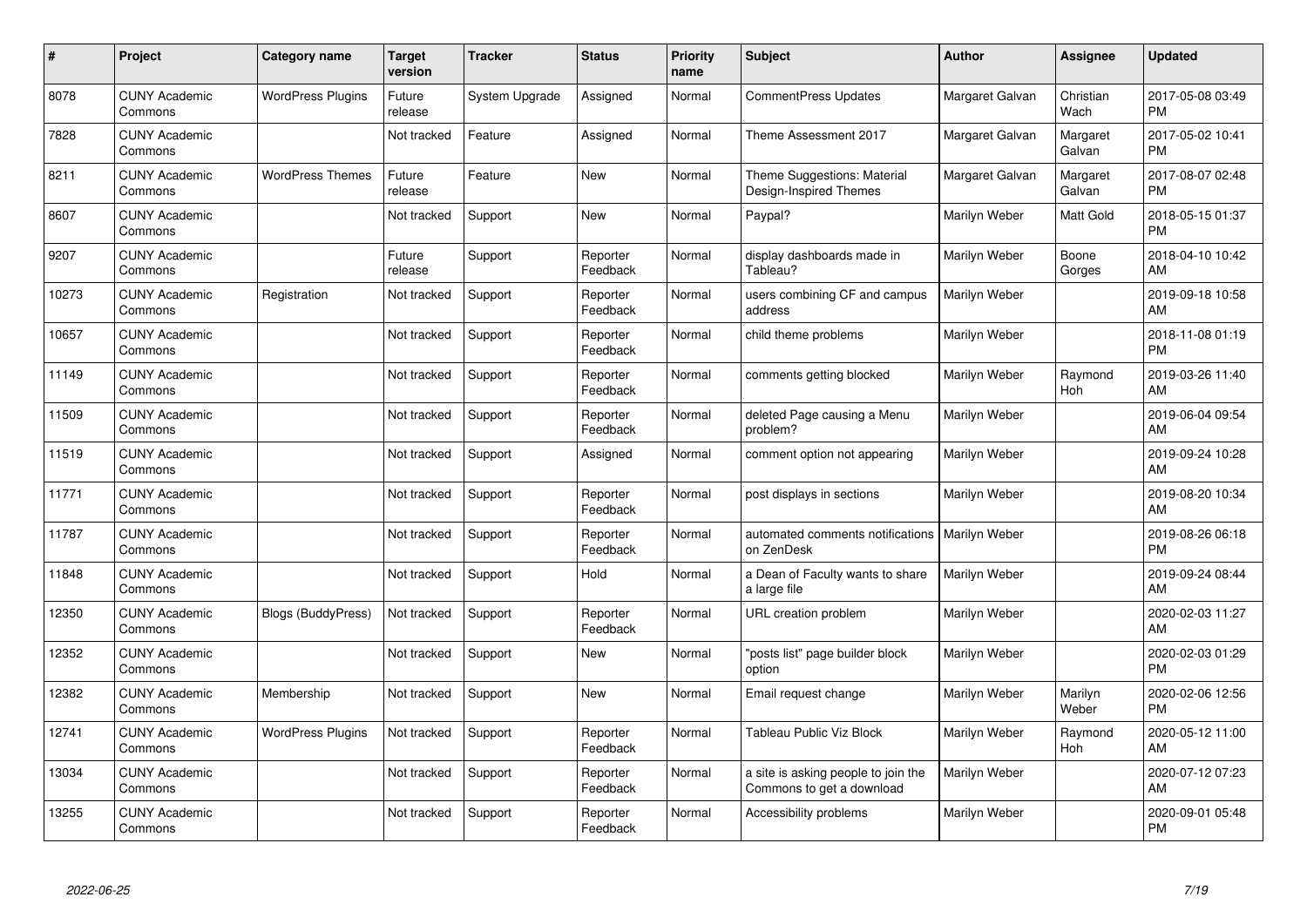| #     | Project                         | <b>Category name</b>    | <b>Target</b><br>version | <b>Tracker</b> | <b>Status</b>                       | Priority<br>name | <b>Subject</b>                                                    | <b>Author</b> | <b>Assignee</b>       | <b>Updated</b>                |
|-------|---------------------------------|-------------------------|--------------------------|----------------|-------------------------------------|------------------|-------------------------------------------------------------------|---------------|-----------------------|-------------------------------|
| 13286 | <b>CUNY Academic</b><br>Commons |                         | Not tracked              | Support        | <b>New</b>                          | Normal           | problem connecting with<br>WordPress app                          | Marilyn Weber | Raymond<br>Hoh        | 2020-09-08 11:16<br>AM        |
| 13975 | <b>CUNY Academic</b><br>Commons | Social Paper            | Not tracked              | Support        | Reporter<br>Feedback                | Normal           | can't approve comments on<br>Social Paper paper                   | Marilyn Weber |                       | 2021-02-12 09:33<br>AM        |
| 14074 | <b>CUNY Academic</b><br>Commons | WordPress (misc)        | Not tracked              | Support        | Reporter<br>Feedback                | Normal           | page password protection<br>problem                               | Marilyn Weber |                       | 2021-03-02 11:03<br>AM        |
| 14398 | <b>CUNY Academic</b><br>Commons |                         | Not tracked              | Support        | Reporter<br>Feedback                | Normal           | Events plug-in notification<br>problem                            | Marilyn Weber |                       | 2021-05-11 11:21<br>AM        |
| 14784 | <b>CUNY Academic</b><br>Commons |                         |                          | Support        | Reporter<br>Feedback                | Normal           | User report of logo problem when<br>using Customizer theme        | Marilyn Weber |                       | 2021-09-17 10:25<br>AM        |
| 14900 | <b>CUNY Academic</b><br>Commons |                         | Not tracked              | Support        | Reporter<br>Feedback                | Normal           | previous theme?                                                   | Marilyn Weber |                       | 2021-10-25 10:31<br>AM        |
| 14911 | <b>CUNY Academic</b><br>Commons | <b>WordPress Themes</b> | Not tracked              | Support        | New                                 | Normal           | Twentytwentyone theme                                             | Marilyn Weber |                       | 2021-10-28 10:37<br>AM        |
| 15045 | <b>CUNY Academic</b><br>Commons |                         |                          | Support        | New                                 | Normal           | no result for KCeL in the search<br>box on the commons            | Marilyn Weber |                       | 2021-12-10 11:29<br>AM        |
| 15169 | <b>CUNY Academic</b><br>Commons |                         | 2.0.2                    | Support        | Reporter<br>Feedback                | Normal           | new Prelude website zipfiles for<br>custom theme and other files. | Marilyn Weber |                       | 2022-06-14 11:36<br>AM        |
| 15260 | <b>CUNY Academic</b><br>Commons |                         |                          | Support        | Reporter<br>Feedback                | Normal           | Diacritical markings   European<br><b>Stages</b>                  | Marilyn Weber |                       | 2022-02-04 08:16<br>AM        |
| 15370 | <b>CUNY Academic</b><br>Commons |                         |                          | Support        | Reporter<br>Feedback                | Normal           | All-in-One Event Calendar?                                        | Marilyn Weber |                       | 2022-02-17 11:03<br>AM        |
| 15565 | <b>CUNY Academic</b><br>Commons |                         |                          | Support        | <b>New</b>                          | Normal           | Events - send updates to an email<br>listserv                     | Marilyn Weber |                       | 2022-03-10 01:06<br><b>PM</b> |
| 15655 | <b>CUNY Academic</b><br>Commons |                         | 2.0.2                    | Support        | Reporter<br>Feedback                | Normal           | Event Aggregator plugin?                                          | Marilyn Weber |                       | 2022-06-14 11:36<br>AM        |
| 15816 | <b>CUNY Academic</b><br>Commons |                         | Not tracked              | Support        | <b>New</b>                          | Normal           | slow loading at SPS                                               | Marilyn Weber |                       | 2022-04-05 01:26<br><b>PM</b> |
| 15978 | <b>CUNY Academic</b><br>Commons | WordPress - Media       | 2.0.2                    | Support        | Reporter<br>Feedback                | Normal           | tex files?                                                        | Marilyn Weber | Raymond<br>Hoh        | 2022-06-14 11:36<br>AM        |
| 16099 | <b>CUNY Academic</b><br>Commons |                         |                          | Support        | Reporter<br>Feedback                | Normal           | request for Newsletter Glue                                       | Marilyn Weber |                       | 2022-05-13 12:14<br><b>PM</b> |
| 16110 | <b>CUNY Academic</b><br>Commons |                         |                          | Support        | Reporter<br>Feedback                | Normal           | remove Creative Commons<br>license from pages?                    | Marilyn Weber | Raymond<br><b>Hoh</b> | 2022-05-17 06:11<br><b>PM</b> |
| 16291 | <b>CUNY Academic</b><br>Commons | Site cloning            | 2.0.2                    | Support        | Staged for<br>Production<br>Release | Normal           | Images coming up blank in Media<br>Library                        | Marilyn Weber | Raymond<br><b>Hoh</b> | 2022-06-23 08:28<br><b>PM</b> |
| 5199  | <b>CUNY Academic</b><br>Commons | Social Paper            | Future<br>release        | Feature        | <b>New</b>                          | Normal           | add tables to the SP editor                                       | Marilyn Weber |                       | 2016-10-24 11:27<br>AM        |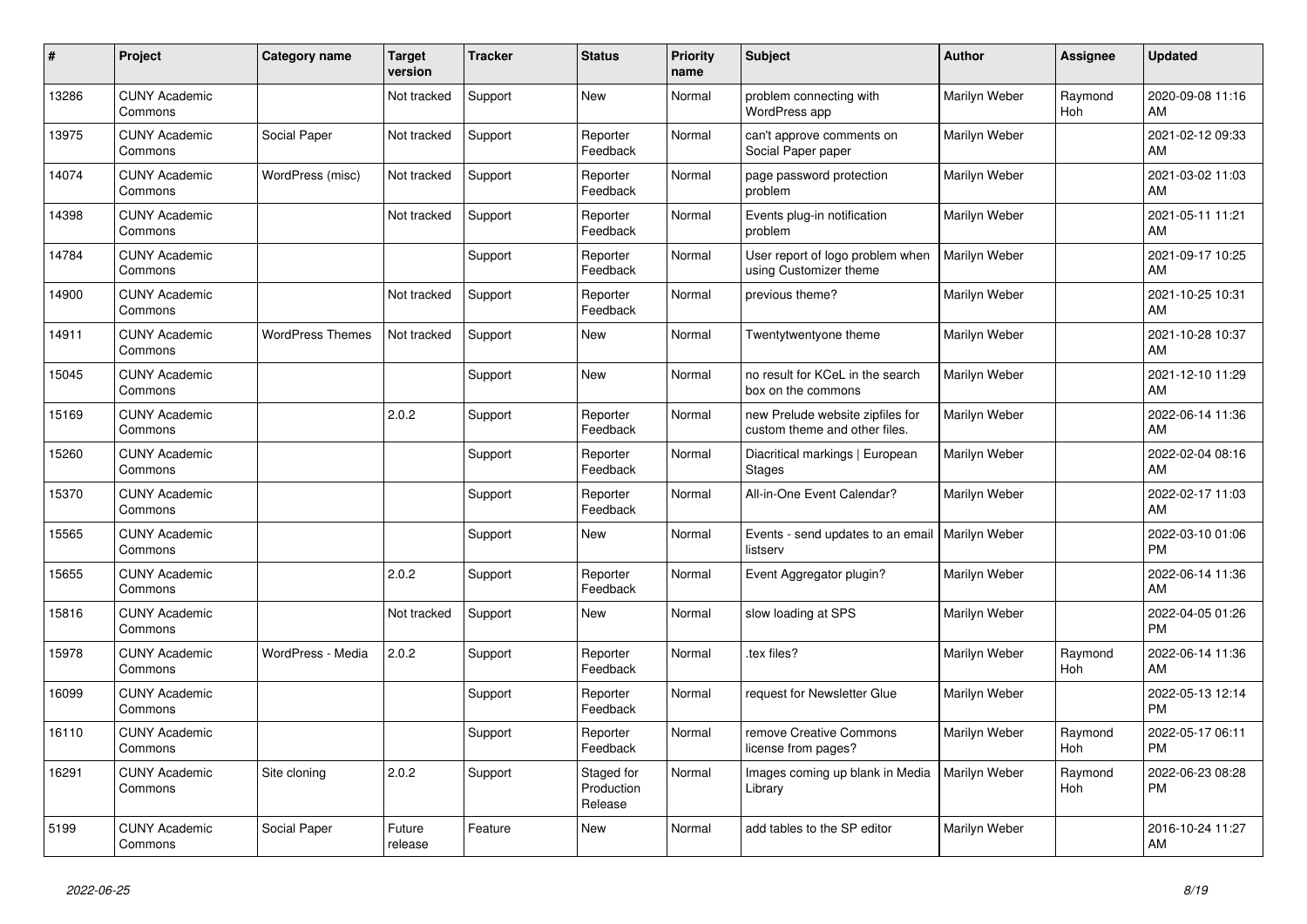| #     | <b>Project</b>                  | <b>Category name</b>       | <b>Target</b><br>version | Tracker    | <b>Status</b>        | <b>Priority</b><br>name | <b>Subject</b>                                                                                | <b>Author</b>      | Assignee              | <b>Updated</b>                |
|-------|---------------------------------|----------------------------|--------------------------|------------|----------------------|-------------------------|-----------------------------------------------------------------------------------------------|--------------------|-----------------------|-------------------------------|
| 5205  | <b>CUNY Academic</b><br>Commons | Social Paper               | Future<br>release        | Feature    | <b>New</b>           | Normal                  | Social Paper folders                                                                          | Marilyn Weber      |                       | 2016-02-11 10:24<br><b>PM</b> |
| 5397  | <b>CUNY Academic</b><br>Commons | Social Paper               | Future<br>release        | Feature    | <b>New</b>           | Normal                  | frustrating to have to<br>enable/disable in SP                                                | Marilyn Weber      | Samantha<br>Raddatz   | 2016-04-20 03:39<br><b>PM</b> |
| 5992  | <b>CUNY Academic</b><br>Commons | <b>Email Notifications</b> | Future<br>release        | Feature    | <b>New</b>           | Normal                  | Changing the From line of<br>autogenerated blog emails                                        | Marilyn Weber      |                       | 2018-09-27 05:19<br>РM        |
| 5282  | <b>CUNY Academic</b><br>Commons | Social Paper               | Future<br>release        | <b>Bug</b> | <b>New</b>           | Normal                  | Replying via email directs to<br>paper but not individual comment.                            | Marilyn Weber      | Raymond<br><b>Hoh</b> | 2016-03-02 01:48<br>PM        |
| 9835  | <b>CUNY Academic</b><br>Commons | Group Forums               | Future<br>release        | Bug        | Assigned             | Normal                  | add a "like" function?                                                                        | Marilyn Weber      | <b>Erik Trainer</b>   | 2018-06-05 01:49<br>PM        |
| 12360 | <b>CUNY Academic</b><br>Commons | <b>WordPress Themes</b>    | Not tracked              | Bug        | Reporter<br>Feedback | Normal                  | site just says "DANTE We are<br>currently in maintenance mode,<br>please check back shortly." | Marilyn Weber      |                       | 2020-02-04 12:13<br><b>PM</b> |
| 13328 | <b>CUNY Academic</b><br>Commons | Group Forums               | Not tracked              | Bug        | Reporter<br>Feedback | Normal                  | cross-posting in two related<br>groups                                                        | Marilyn Weber      | Raymond<br><b>Hoh</b> | 2020-09-15 10:39<br><b>PM</b> |
| 2571  | <b>NYCDH Community</b><br>Site  |                            |                          | Feature    | Assigned             | Normal                  | Add Google custom search box to<br>homepage                                                   | <b>Mark Newton</b> | Raymond<br><b>Hoh</b> | 2013-05-18 07:49<br><b>PM</b> |
| 2573  | <b>NYCDH Community</b><br>Site  |                            |                          | Feature    | Reporter<br>Feedback | Normal                  | Add dh_nyc twitter list feed to site                                                          | <b>Mark Newton</b> | Matt Gold             | 2013-05-16 11:42<br>PM        |
| 2574  | NYCDH Community<br><b>Site</b>  |                            |                          | Feature    | Assigned             | Normal                  | Add Way to Upload Files to<br>Groups                                                          | <b>Mark Newton</b> | Raymond<br>Hoh        | 2013-05-18 07:46<br><b>PM</b> |
| 10262 | <b>CUNY Academic</b><br>Commons |                            | Not tracked              | Bug        | Reporter<br>Feedback | Normal                  | Newsletter Plugin: Broken Image<br>at Bottom of All Newsletters                               | Mark Webb          | Raymond<br>Hoh        | 2018-08-30 05:17<br><b>PM</b> |
| 10769 | <b>CUNY Academic</b><br>Commons | <b>WordPress Themes</b>    | Not tracked              | Bug        | Reporter<br>Feedback | Normal                  | 2011 Theme Sidebar                                                                            | Mark Webb          |                       | 2018-12-04 04:09<br>РM        |
| 11120 | <b>CUNY Academic</b><br>Commons | <b>WordPress Plugins</b>   | Not tracked              | Bug        | Reporter<br>Feedback | Normal                  | Events Manager Events Not<br>Showing Up                                                       | Mark Webb          |                       | 2019-02-27 04:10<br><b>PM</b> |
| 3577  | <b>CUNY Academic</b><br>Commons | My Commons                 | Future<br>release        | Design/UX  | Assigned             | Normal                  | Replies to items in My Commons                                                                | Matt Gold          | Raymond<br><b>Hoh</b> | 2015-04-09 05:19<br><b>PM</b> |
| 4027  | <b>CUNY Academic</b><br>Commons | Commons In A Box           | Not tracked              | Design/UX  | Assigned             | Normal                  | Usability review of CBOX update<br>procedures                                                 | <b>Matt Gold</b>   | Samantha<br>Raddatz   | 2015-05-11 06:36<br>PМ        |
| 4235  | <b>CUNY Academic</b><br>Commons |                            | Not tracked              | Design/UX  | Assigned             | Normal                  | Explore user experience around<br>comments on forum topics vs<br>docs                         | Matt Gold          | Samantha<br>Raddatz   | 2015-07-21 10:23<br>AM        |
| 4404  | <b>CUNY Academic</b><br>Commons | <b>Public Portfolio</b>    | Future<br>release        | Design/UX  | Assigned             | Normal                  | Change color of permissions info<br>on portfolio editing interface                            | Matt Gold          | Samantha<br>Raddatz   | 2015-08-11 05:28<br><b>PM</b> |
| 4903  | <b>CUNY Academic</b><br>Commons | Events                     | Future<br>release        | Design/UX  | Assigned             | Normal                  | Improving visual appearance of<br>event calendars                                             | Matt Gold          | Boone<br>Gorges       | 2016-10-13 11:51<br>AM        |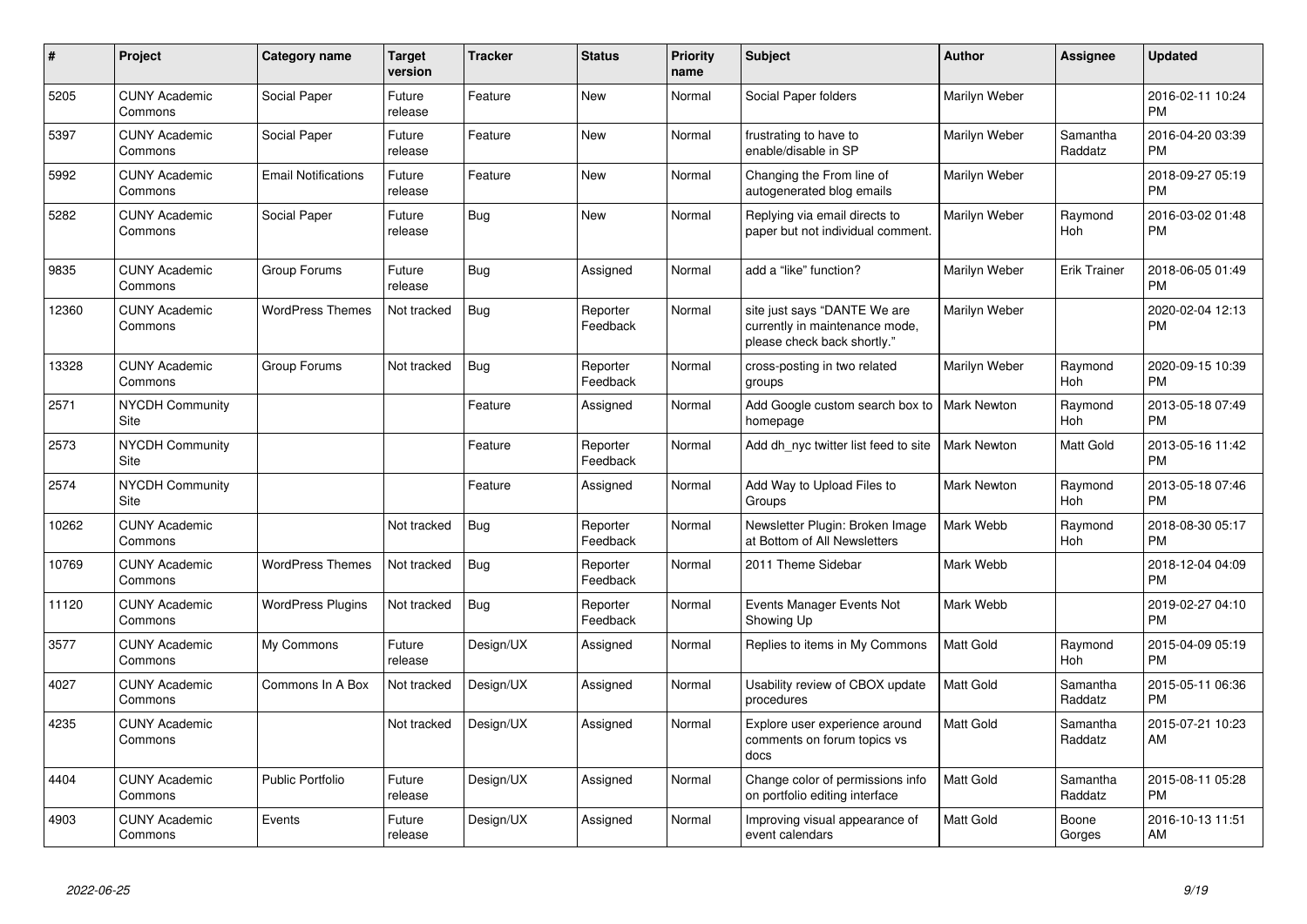| #    | Project                         | <b>Category name</b>     | <b>Target</b><br>version | <b>Tracker</b> | <b>Status</b>        | <b>Priority</b><br>name | Subject                                                                            | <b>Author</b>    | <b>Assignee</b>     | <b>Updated</b>                |
|------|---------------------------------|--------------------------|--------------------------|----------------|----------------------|-------------------------|------------------------------------------------------------------------------------|------------------|---------------------|-------------------------------|
| 6298 | <b>CUNY Academic</b><br>Commons | <b>User Experience</b>   | Not tracked              | Design/UX      | Assigned             | Normal                  | Examine data from survey                                                           | Matt Gold        | Margaret<br>Galvan  | 2016-10-14 12:16<br>PM        |
| 6014 | <b>CUNY Academic</b><br>Commons | Publicity                | Future<br>release        | Publicity      | Reporter<br>Feedback | Normal                  | Google search listing                                                              | Matt Gold        | Boone<br>Gorges     | 2016-09-21 03:48<br><b>PM</b> |
| 3369 | <b>CUNY Academic</b><br>Commons | Reply By Email           | Not tracked              | Outreach       | Hold                 | Normal                  | Release reply by email to WP<br>plugin directory                                   | Matt Gold        | Raymond<br>Hoh      | 2016-03-01 12:46<br><b>PM</b> |
| 9015 | <b>CUNY Academic</b><br>Commons | Groups (misc)            | Not tracked              | Outreach       | Assigned             | Normal                  | Email group admins the email<br>addresses of their groups                          | Matt Gold        | Matt Gold           | 2018-01-02 09:54<br>AM        |
| 3524 | <b>CUNY Academic</b><br>Commons | Documentation            | Not tracked              | Documentation  | Assigned             | Normal                  | Post describing all you can do<br>when starting up a new<br>blog/group             | Matt Gold        | scott voth          | 2014-10-04 12:56<br><b>PM</b> |
| 8666 | <b>CUNY Academic</b><br>Commons | Teaching                 | Not tracked              | Documentation  | Assigned             | Normal                  | Create Teaching on the<br>Commons Resource Page                                    | Matt Gold        | Laurie Hurson       | 2019-09-23 03:16<br><b>PM</b> |
| 636  | <b>CUNY Academic</b><br>Commons | WordPress (misc)         | Not tracked              | Support        | Assigned             | Normal                  | Create Lynda.com-like Table of<br>Contents for Prospective Tutorial<br>Screencasts | Matt Gold        | scott voth          | 2016-02-23 03:12<br><b>PM</b> |
| 4070 | <b>CUNY Academic</b><br>Commons | Analytics                | Not tracked              | Support        | Assigned             | Normal                  | Request for JITP site analytics                                                    | Matt Gold        | Seth Persons        | 2016-02-23 03:09<br><b>PM</b> |
| 4986 | <b>CUNY Academic</b><br>Commons | ZenDesk                  | Not tracked              | Support        | Assigned             | Normal                  | Prepare documentation for<br>Zendesk re web widget                                 | Matt Gold        | Samantha<br>Raddatz | 2016-02-25 03:09<br><b>PM</b> |
| 9941 | <b>CUNY Academic</b><br>Commons | Wiki                     | Not tracked              | Support        | Assigned             | Normal                  | Wiki functionality                                                                 | Matt Gold        | Boone<br>Gorges     | 2018-06-26 10:57<br>AM        |
| 287  | <b>CUNY Academic</b><br>Commons | WordPress (misc)         | Future<br>release        | Feature        | Assigned             | Normal                  | Create troubleshooting tool for<br>account sign-up                                 | Matt Gold        | Boone<br>Gorges     | 2015-11-09 06:17<br><b>PM</b> |
| 364  | <b>CUNY Academic</b><br>Commons | <b>WordPress Plugins</b> | Future<br>release        | Feature        | New                  | Normal                  | <b>Bulletin Board</b>                                                              | Matt Gold        |                     | 2015-01-05 08:50<br><b>PM</b> |
| 365  | <b>CUNY Academic</b><br>Commons | WordPress (misc)         | Future<br>release        | Feature        | Assigned             | Normal                  | <b>Create Mouseover Tooltips</b><br>throughout Site                                | Matt Gold        | Chris Stein         | 2015-11-09 06:18<br><b>PM</b> |
| 377  | <b>CUNY Academic</b><br>Commons | BuddyPress (misc)        | Future<br>release        | Feature        | Assigned             | Normal                  | Like buttons                                                                       | Matt Gold        | Boone<br>Gorges     | 2010-11-16 05:13<br><b>PM</b> |
| 412  | <b>CUNY Academic</b><br>Commons | <b>WordPress Themes</b>  | Future<br>release        | Feature        | Assigned             | Normal                  | <b>Featured Themes</b>                                                             | Matt Gold        | Dominic<br>Giglio   | 2015-01-05 08:44<br><b>PM</b> |
| 435  | CUNY Academic<br>Commons        | BuddyPress (misc)        | Future<br>release        | Feature        | Assigned             | Normal                  | Include Avatar Images in Forum<br><b>Post Notification Emails</b>                  | Matt Gold        | Boone<br>Gorges     | 2010-12-08 12:40<br>PM        |
| 497  | <b>CUNY Academic</b><br>Commons | <b>WordPress Plugins</b> | Future<br>release        | Feature        | Assigned             | Normal                  | Drag and Drop Ordering on<br>Gallery Post Plugin                                   | <b>Matt Gold</b> | Ron Rennick         | 2015-11-09 06:18<br>PM        |
| 500  | <b>CUNY Academic</b><br>Commons | BuddyPress (misc)        | Future<br>release        | Feature        | Assigned             | Normal                  | Export Group Data                                                                  | Matt Gold        | Boone<br>Gorges     | 2010-12-19 12:09<br><b>PM</b> |
| 554  | <b>CUNY Academic</b><br>Commons | BuddyPress (misc)        | Future<br>release        | Feature        | Assigned             | Normal                  | Add Trackback notifications to<br>site-wide activity feed                          | Matt Gold        | Boone<br>Gorges     | 2015-11-09 06:19<br>PM        |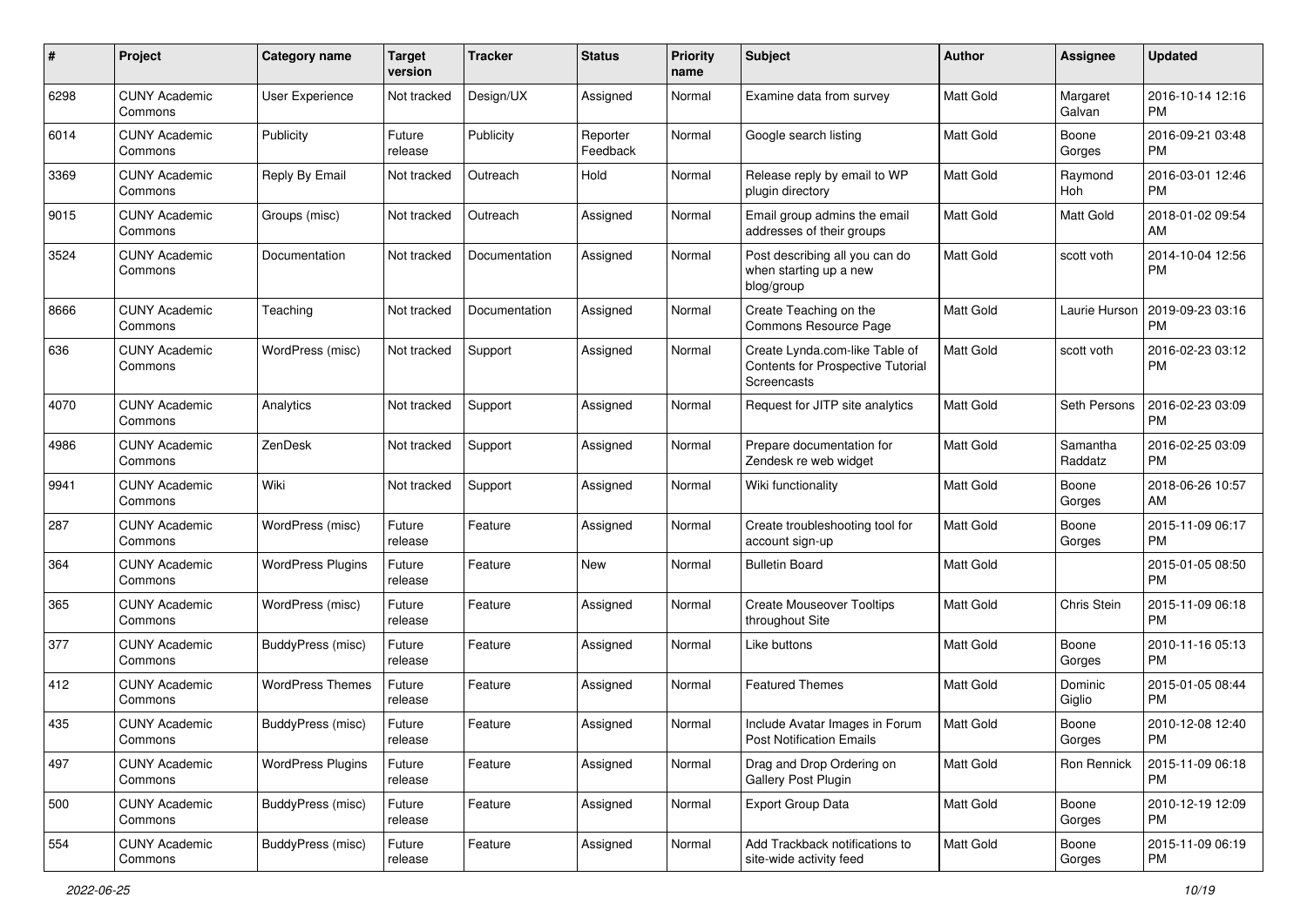| #    | <b>Project</b>                  | <b>Category name</b>     | <b>Target</b><br>version | <b>Tracker</b> | <b>Status</b>        | <b>Priority</b><br>name | <b>Subject</b>                                                         | <b>Author</b>    | Assignee              | <b>Updated</b>                |
|------|---------------------------------|--------------------------|--------------------------|----------------|----------------------|-------------------------|------------------------------------------------------------------------|------------------|-----------------------|-------------------------------|
| 599  | <b>CUNY Academic</b><br>Commons | BuddyPress (misc)        | Future<br>release        | Feature        | Assigned             | Normal                  | Consider adding rating plugins for<br>BuddyPress/BBPress               | <b>Matt Gold</b> | Boone<br>Gorges       | 2011-08-22 06:50<br><b>PM</b> |
| 635  | <b>CUNY Academic</b><br>Commons | BuddyPress (misc)        | Future<br>release        | Feature        | Assigned             | Normal                  | Big Blue Button -<br>Videoconferencing in Groups and<br><b>Blogs</b>   | Matt Gold        | Boone<br>Gorges       | 2011-03-14 03:24<br><b>PM</b> |
| 653  | <b>CUNY Academic</b><br>Commons | Group Blogs              | Future<br>release        | Feature        | Assigned             | Normal                  | Redesign Integration of Groups<br>and Blogs                            | <b>Matt Gold</b> | Samantha<br>Raddatz   | 2015-11-09 05:40<br><b>PM</b> |
| 658  | <b>CUNY Academic</b><br>Commons | <b>WordPress Plugins</b> | Future<br>release        | Feature        | Assigned             | Normal                  | <b>Rebulid Sitewide Tag Suggestion</b>                                 | <b>Matt Gold</b> | Boone<br>Gorges       | 2015-01-05 08:47<br><b>PM</b> |
| 1105 | <b>CUNY Academic</b><br>Commons | WordPress (misc)         | Future<br>release        | Feature        | Assigned             | Normal                  | Rephrase Blog Privacy Options                                          | Matt Gold        | Samantha<br>Raddatz   | 2015-11-09 06:19<br><b>PM</b> |
| 1544 | <b>CUNY Academic</b><br>Commons | Groups (misc)            | Future<br>release        | Feature        | Reporter<br>Feedback | Normal                  | Group Filtering and Sorting                                            | Matt Gold        | Chris Stein           | 2019-03-01 02:25<br><b>PM</b> |
| 2523 | <b>CUNY Academic</b><br>Commons | <b>BuddyPress Docs</b>   | Future<br>release        | Feature        | Assigned             | Normal                  | Allow Users to Upload Images to<br><b>BP</b> Docs                      | Matt Gold        | Boone<br>Gorges       | 2015-11-09 06:14<br><b>PM</b> |
| 3042 | <b>CUNY Academic</b><br>Commons | <b>Public Portfolio</b>  | Future<br>release        | Feature        | Assigned             | Normal                  | Browsing member interests                                              | Matt Gold        | Boone<br>Gorges       | 2015-03-21 09:04<br><b>PM</b> |
| 3090 | <b>CUNY Academic</b><br>Commons | Twitter page             | Future<br>release        | Feature        | Assigned             | Normal                  | Prevent Retweets from showing<br>up on Commons twitter page            | <b>Matt Gold</b> | <b>Tahir Butt</b>     | 2016-10-24 11:31<br>AM        |
| 3220 | <b>CUNY Academic</b><br>Commons | <b>Public Portfolio</b>  | Future<br>release        | Feature        | Assigned             | Normal                  | Add indent/outdent option to<br>Formatting Buttons on Profile<br>Page  | <b>Matt Gold</b> | Boone<br>Gorges       | 2014-05-21 10:39<br><b>PM</b> |
| 3308 | <b>CUNY Academic</b><br>Commons | Group Invitations        | Future<br>release        | Feature        | Assigned             | Normal                  | Allow members to rescind group<br>invitations                          | <b>Matt Gold</b> | Boone<br>Gorges       | 2015-04-01 08:53<br><b>PM</b> |
| 3517 | <b>CUNY Academic</b><br>Commons | My Commons               | Future<br>release        | Feature        | Assigned             | Normal                  | Mute/Unmute My Commons<br>updates                                      | Matt Gold        | Raymond<br>Hoh        | 2015-11-09 01:19<br><b>PM</b> |
| 3536 | <b>CUNY Academic</b><br>Commons | My Commons               | Future<br>release        | Feature        | Assigned             | Normal                  | Infinite Scroll on My Commons<br>page                                  | Matt Gold        | Raymond<br>Hoh        | 2015-04-13 04:42<br><b>PM</b> |
| 3657 | <b>CUNY Academic</b><br>Commons | WordPress (misc)         | Not tracked              | Feature        | New                  | Normal                  | Create alert for GC email<br>addresses                                 | Matt Gold        | Matt Gold             | 2016-04-14 11:29<br><b>PM</b> |
| 3662 | <b>CUNY Academic</b><br>Commons | <b>SEO</b>               | Future<br>release        | Feature        | Assigned             | Normal                  | Duplicate Content/SEO/Google<br>issues                                 | <b>Matt Gold</b> | Raymond<br><b>Hoh</b> | 2015-04-13 04:37<br><b>PM</b> |
| 3759 | <b>CUNY Academic</b><br>Commons | WordPress (misc)         | Future<br>release        | Feature        | Assigned             | Normal                  | Review Interface for Adding Users<br>to Blogs                          | <b>Matt Gold</b> | Boone<br>Gorges       | 2015-03-24 05:52<br><b>PM</b> |
| 3768 | <b>CUNY Academic</b><br>Commons | <b>Public Portfolio</b>  | Future<br>release        | Feature        | Assigned             | Normal                  | Institutions/Past positions on<br>public portfolios                    | Matt Gold        | Boone<br>Gorges       | 2018-04-23 10:44<br>AM        |
| 3770 | <b>CUNY Academic</b><br>Commons | <b>Public Portfolio</b>  | Future<br>release        | Feature        | Assigned             | Normal                  | Improve Layout/Formatting of<br>Positions Area on Public<br>Portfolios | <b>Matt Gold</b> | Chris Stein           | 2015-04-01 09:17<br><b>PM</b> |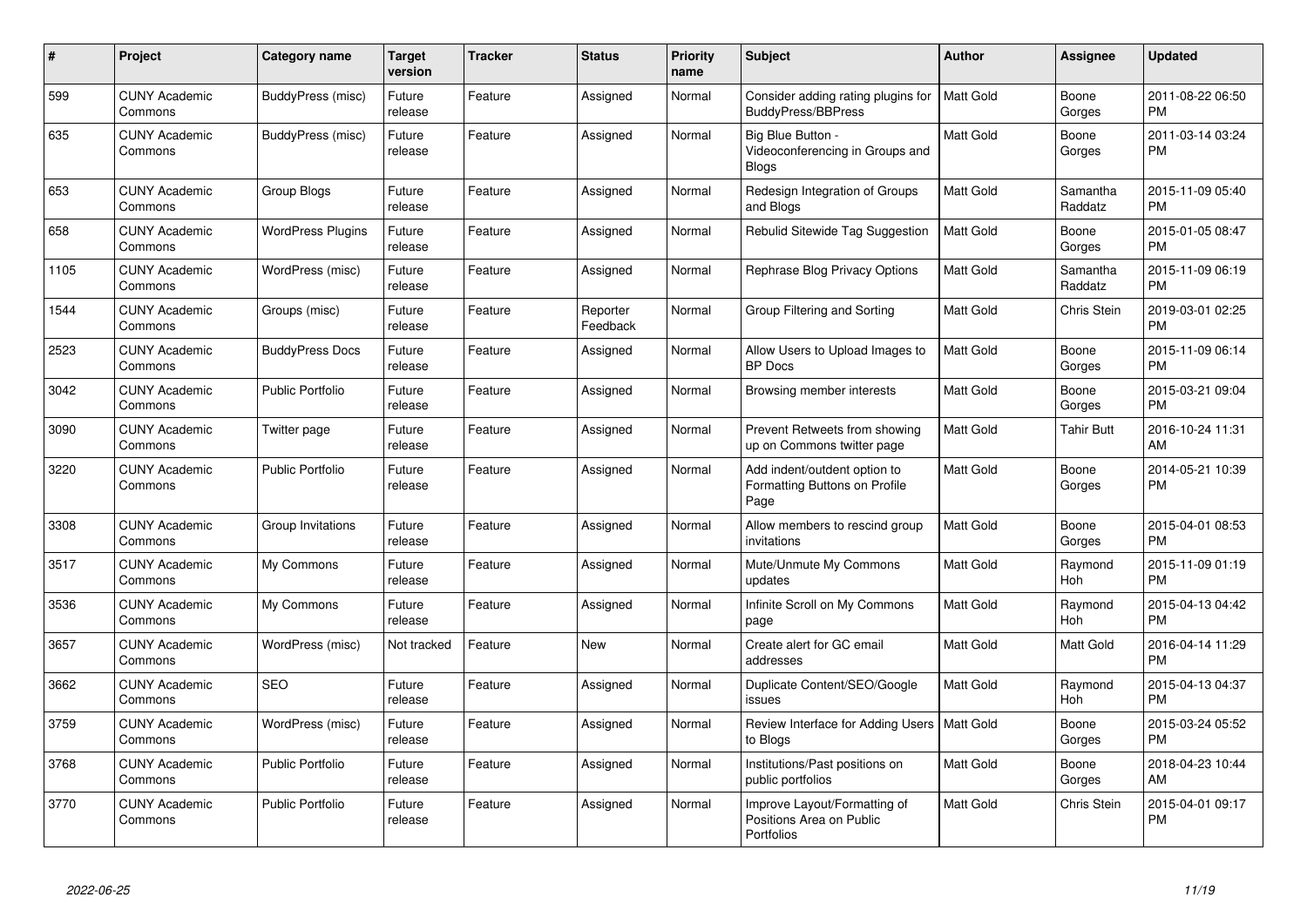| $\pmb{\#}$ | Project                         | Category name             | <b>Target</b><br>version | <b>Tracker</b> | <b>Status</b>        | <b>Priority</b><br>name | <b>Subject</b>                                                                        | <b>Author</b>    | <b>Assignee</b>     | <b>Updated</b>                |
|------------|---------------------------------|---------------------------|--------------------------|----------------|----------------------|-------------------------|---------------------------------------------------------------------------------------|------------------|---------------------|-------------------------------|
| 4053       | <b>CUNY Academic</b><br>Commons | Events                    | Future<br>release        | Feature        | Assigned             | Normal                  | Create new tab for past events                                                        | <b>Matt Gold</b> | Boone<br>Gorges     | 2015-05-12 02:10<br><b>PM</b> |
| 4238       | <b>CUNY Academic</b><br>Commons | Events                    | Future<br>release        | Feature        | Assigned             | Normal                  | Copy Events to Other Groups?                                                          | <b>Matt Gold</b> | Boone<br>Gorges     | 2015-07-02 10:08<br>AM        |
| 4980       | <b>CUNY Academic</b><br>Commons | Home Page                 | Future<br>release        | Feature        | Assigned             | Normal                  | CAC Featured Content -- Adding<br>Randomization                                       | <b>Matt Gold</b> | Boone<br>Gorges     | 2016-12-12 03:01<br><b>PM</b> |
| 5316       | <b>CUNY Academic</b><br>Commons | User Experience           | Future<br>release        | Feature        | Assigned             | Normal                  | Prompt user email address<br>updates                                                  | <b>Matt Gold</b> | <b>Stephen Real</b> | 2016-12-21 03:30<br><b>PM</b> |
| 5581       | <b>CUNY Academic</b><br>Commons | Analytics                 | Future<br>release        | Feature        | Assigned             | Normal                  | <b>Explore alternatives to Google</b><br>Analytics                                    | Matt Gold        | Valerie<br>Townsend | 2020-04-17 03:12<br><b>PM</b> |
| 5696       | <b>CUNY Academic</b><br>Commons | Events                    | Future<br>release        | Feature        | Assigned             | Normal                  | Events Calendar - display options<br>calendar aggregation                             | <b>Matt Gold</b> | Boone<br>Gorges     | 2016-10-13 11:44<br>AM        |
| 5955       | <b>CUNY Academic</b><br>Commons | Outreach                  | Future<br>release        | Feature        | Assigned             | Normal                  | Create auto-newsletter for<br>commons members                                         | <b>Matt Gold</b> | Luke Waltzer        | 2016-08-30 10:34<br>AM        |
| 6115       | <b>CUNY Academic</b><br>Commons | Publicity                 | Not tracked              | Feature        | Assigned             | Normal                  | create digital signage for GC                                                         | Matt Gold        | scott voth          | 2016-10-11 10:09<br><b>PM</b> |
| 6426       | <b>CUNY Academic</b><br>Commons | Spam/Spam<br>Prevention   | Future<br>release        | Feature        | Assigned             | Normal                  | Force captcha on all comments?                                                        | Matt Gold        | <b>Tahir Butt</b>   | 2016-10-24 02:06<br><b>PM</b> |
| 7115       | <b>CUNY Academic</b><br>Commons | Groups (misc)             | Future<br>release        | Feature        | Reporter<br>Feedback | Normal                  | make licensing info clear during<br>group creation                                    | Matt Gold        | Raymond<br>Hoh      | 2020-12-08 11:32<br>AM        |
| 8756       | <b>CUNY Academic</b><br>Commons | Group Blogs               | Future<br>release        | Feature        | Hold                 | Normal                  | Connect multiple blogs to one<br>group?                                               | <b>Matt Gold</b> | Boone<br>Gorges     | 2017-09-30 10:42<br>AM        |
| 8836       | <b>CUNY Academic</b><br>Commons | <b>Blogs (BuddyPress)</b> | Future<br>release        | Feature        | Assigned             | Normal                  | Redesign site launch process                                                          | Matt Gold        | Boone<br>Gorges     | 2019-10-03 02:49<br><b>PM</b> |
| 8837       | <b>CUNY Academic</b><br>Commons |                           | Not tracked              | Feature        | Assigned             | Normal                  | Create a form to request info from<br>people requesting premium<br>themes and plugins | <b>Matt Gold</b> | Marilyn<br>Weber    | 2017-11-14 03:35<br><b>PM</b> |
| 8898       | <b>CUNY Academic</b><br>Commons | Social Paper              | Not tracked              | Feature        | Assigned             | Normal                  | Usage data on docs and social<br>paper                                                | <b>Matt Gold</b> | <b>Matt Gold</b>    | 2017-11-16 11:32<br>AM        |
| 8900       | <b>CUNY Academic</b><br>Commons | Accessibility             | Future<br>release        | Feature        | Assigned             | Normal                  | Look into tools to enforce<br>accessibility in WP environment                         | Matt Gold        | Boone<br>Gorges     | 2022-04-26 11:59<br>AM        |
| 8901       | <b>CUNY Academic</b><br>Commons | Accessibility             | Future<br>release        | Feature        | Assigned             | Normal                  | Theme analysis for accessibility                                                      | <b>Matt Gold</b> | Boone<br>Gorges     | 2022-04-26 11:59<br>AM        |
| 8902       | <b>CUNY Academic</b><br>Commons | Design                    | Not tracked              | Feature        | Assigned             | Normal                  | Report back on research on<br><b>BuddyPress themes</b>                                | <b>Matt Gold</b> | Michael Smith       | 2017-11-10 12:31<br><b>PM</b> |
| 8976       | <b>CUNY Academic</b><br>Commons | Reply By Email            | Not tracked              | Feature        | Assigned             | Normal                  | Package RBE new topics<br>posting?                                                    | <b>Matt Gold</b> | Raymond<br>Hoh      | 2017-12-04 02:34<br><b>PM</b> |
| 9028       | <b>CUNY Academic</b><br>Commons | Onboarding                | Future<br>release        | Feature        | Assigned             | Normal                  | suggest groups to new members<br>during the registration process                      | <b>Matt Gold</b> | Chris Stein         | 2018-10-24 12:34<br><b>PM</b> |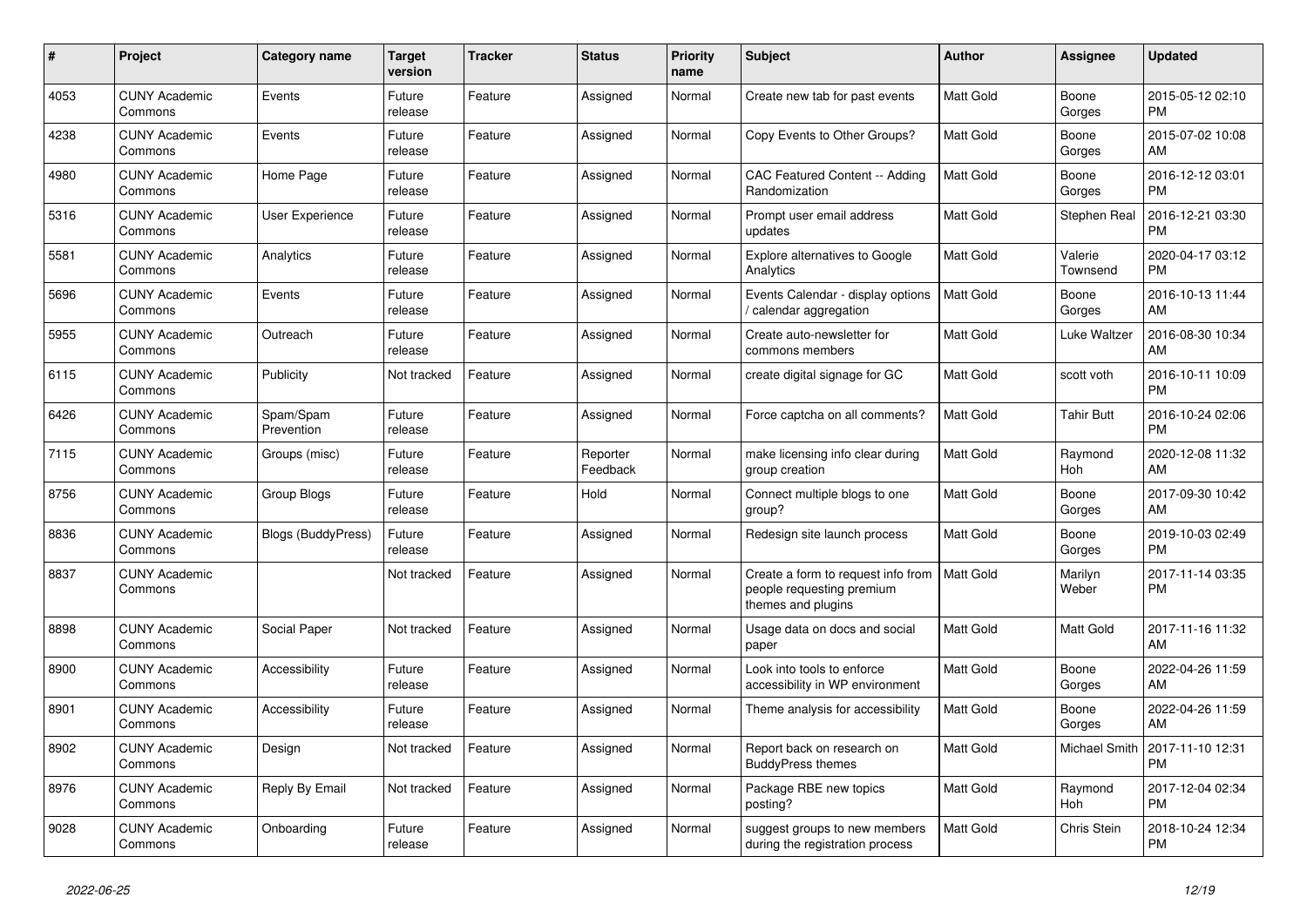| #     | Project                         | <b>Category name</b>       | <b>Target</b><br>version | <b>Tracker</b> | <b>Status</b>        | <b>Priority</b><br>name | <b>Subject</b>                                                                                                                               | <b>Author</b>          | <b>Assignee</b>       | <b>Updated</b>                |
|-------|---------------------------------|----------------------------|--------------------------|----------------|----------------------|-------------------------|----------------------------------------------------------------------------------------------------------------------------------------------|------------------------|-----------------------|-------------------------------|
| 9947  | <b>CUNY Academic</b><br>Commons | <b>WordPress Plugins</b>   | Future<br>release        | Feature        | Reporter<br>Feedback | Normal                  | Install H5P quiz plugin                                                                                                                      | <b>Matt Gold</b>       | Boone<br>Gorges       | 2018-09-11 11:01<br>AM        |
| 10659 | <b>CUNY Academic</b><br>Commons | Group Forums               | Future<br>release        | Feature        | Assigned             | Normal                  | Post to multiple groups via email                                                                                                            | <b>Matt Gold</b>       | Raymond<br>Hoh        | 2018-11-15 12:54<br>AM        |
| 15604 | <b>CUNY Academic</b><br>Commons | <b>Email Notifications</b> | Future<br>release        | Feature        | Assigned             | Normal                  | Restructure Commons Group<br>Digest Email Messages                                                                                           | Matt Gold              | Boone<br>Gorges       | 2022-05-26 10:45<br>AM        |
| 3419  | <b>CUNY Academic</b><br>Commons | Group Invitations          | 1.6.14                   | <b>Bug</b>     | Testing<br>Required  | Normal                  | Neatening the display of<br>messages on group requests                                                                                       | Matt Gold              | Boone<br>Gorges       | 2014-09-01 09:29<br><b>PM</b> |
| 4661  | <b>CUNY Academic</b><br>Commons | User Experience            | Future<br>release        | Bug            | Assigned             | Normal                  | Simplify Events text                                                                                                                         | Matt Gold              | Samantha<br>Raddatz   | 2015-10-02 09:06<br><b>PM</b> |
| 6671  | <b>CUNY Academic</b><br>Commons | Reply By Email             | Not tracked              | Bug            | Assigned             | Normal                  | "Post too often" RBE error<br>message                                                                                                        | Matt Gold              | Raymond<br>Hoh        | 2016-11-11 09:55<br>AM        |
| 6995  | <b>CUNY Academic</b><br>Commons | Home Page                  | Not tracked              | Bug            | Assigned             | Normal                  | member filter on homepage not<br>workina                                                                                                     | <b>Matt Gold</b>       | Raymond<br><b>Hoh</b> | 2016-12-11 09:46<br><b>PM</b> |
| 8991  | <b>CUNY Academic</b><br>Commons | Reply By Email             | Not tracked              | <b>Bug</b>     | Hold                 | Normal                  | RBE duplicate email message<br>issue                                                                                                         | <b>Matt Gold</b>       | Raymond<br>Hoh        | 2018-02-18 08:53<br><b>PM</b> |
| 9979  | <b>CUNY Academic</b><br>Commons | <b>Email Notifications</b> | Not tracked              | Bug            | Reporter<br>Feedback | Normal                  | Reports of slow email activation<br>emails                                                                                                   | Matt Gold              | Boone<br>Gorges       | 2018-08-29 09:40<br><b>PM</b> |
| 10040 | <b>CUNY Academic</b><br>Commons | WordPress (misc)           | Not tracked              | Bug            | Reporter<br>Feedback | Normal                  | User doesn't see full list of themes                                                                                                         | <b>Matt Gold</b>       | Boone<br>Gorges       | 2018-07-25 10:12<br>AM        |
| 13949 | <b>CUNY Academic</b><br>Commons |                            | Not tracked              | Bug            | New                  | Normal                  | Continued debugging of runaway<br>MySQL connections                                                                                          | <b>Matt Gold</b>       | Boone<br>Gorges       | 2021-09-14 10:42<br>AM        |
| 8992  | <b>NYCDH Community</b><br>Site  |                            |                          | Bug            | Assigned             | Normal                  | Multiple RBE error reports                                                                                                                   | <b>Matt Gold</b>       | Raymond<br><b>Hoh</b> | 2017-12-11 05:43<br><b>PM</b> |
| 481   | <b>CUNY Academic</b><br>Commons | Groups (misc)              | Future<br>release        | Feature        | Assigned             | Normal                  | ability to archive inactive groups<br>and blogs                                                                                              | Michael Mandiberg      | Samantha<br>Raddatz   | 2015-11-09 05:56<br><b>PM</b> |
| 9908  | <b>CUNY Academic</b><br>Commons |                            | Not tracked              | Feature        | <b>New</b>           | Normal                  | Is it possible to send email<br>updates to users (or an email<br>address not on the list) for only a<br>single page AFTER being<br>prompted? | <b>Michael Shields</b> | scott voth            | 2018-06-11 01:34<br><b>PM</b> |
| 3458  | <b>CUNY Academic</b><br>Commons | Groups (misc)              | Future<br>release        | Feature        | Assigned             | Normal                  | Filter Members of Group by<br>Campus                                                                                                         | <b>Michael Smith</b>   | Samantha<br>Raddatz   | 2014-09-26 08:32<br><b>PM</b> |
| 2167  | <b>CUNY Academic</b><br>Commons | WordPress (misc)           | Future<br>release        | Bug            | Assigned             | Normal                  | <b>CAC-Livestream Plugin Issues</b>                                                                                                          | Michael Smith          | Dominic<br>Giglio     | 2015-01-02 03:06<br><b>PM</b> |
| 3506  | <b>CUNY Academic</b><br>Commons | Publicity                  | 1.7                      | Publicity      | <b>New</b>           | Normal                  | Prepare 1.7 email messaging                                                                                                                  | Micki Kaufman          | Micki<br>Kaufman      | 2014-10-01 12:36<br><b>PM</b> |
| 3509  | <b>CUNY Academic</b><br>Commons | Publicity                  | 1.7                      | Publicity      | <b>New</b>           | Normal                  | Create 1.7 digital signage imagery                                                                                                           | Micki Kaufman          | Marilyn<br>Weber      | 2014-10-01 12:40<br><b>PM</b> |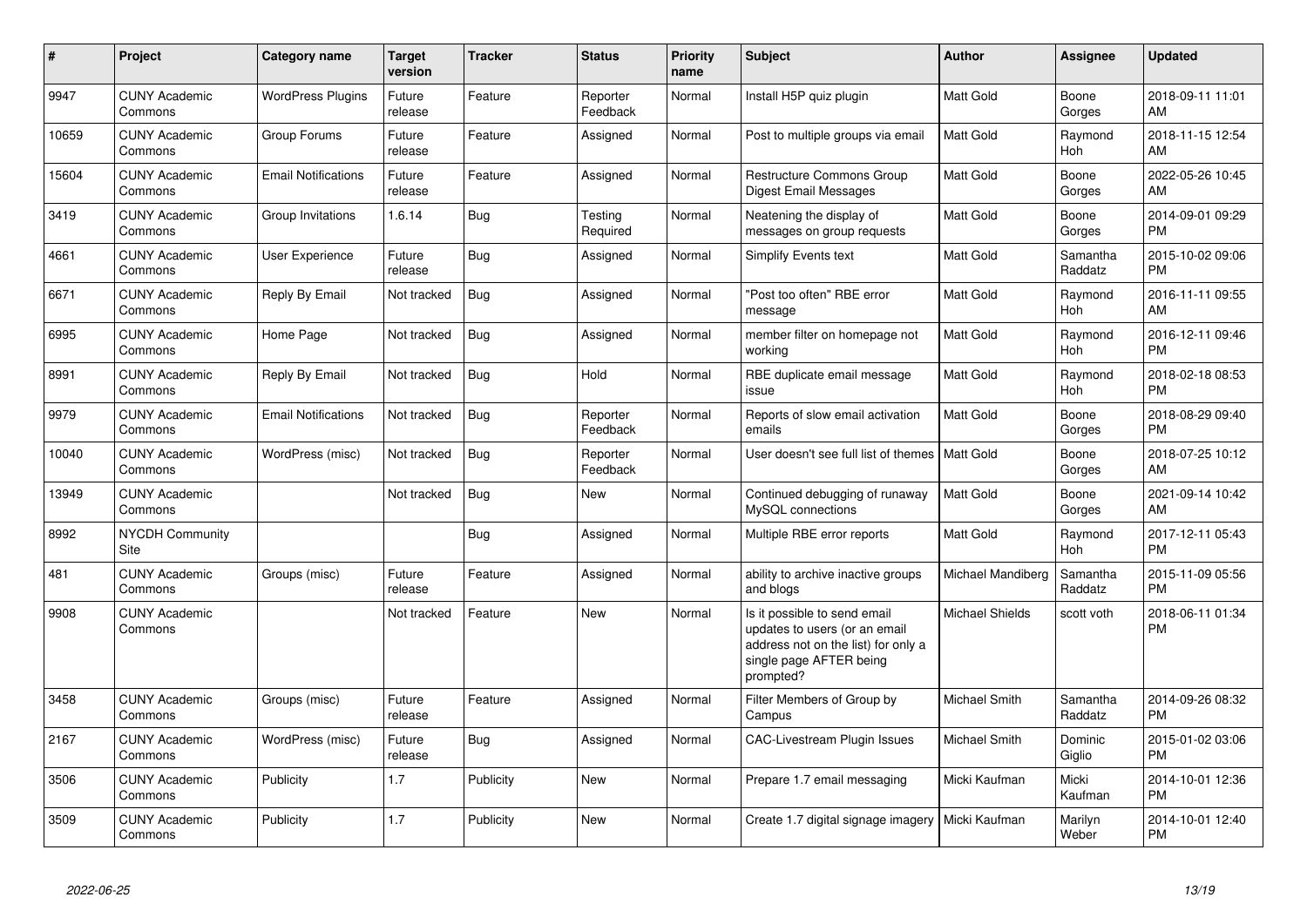| #     | Project                         | <b>Category name</b>     | <b>Target</b><br>version | <b>Tracker</b> | <b>Status</b>        | <b>Priority</b><br>name | Subject                                                                        | Author                    | <b>Assignee</b>     | <b>Updated</b>                |
|-------|---------------------------------|--------------------------|--------------------------|----------------|----------------------|-------------------------|--------------------------------------------------------------------------------|---------------------------|---------------------|-------------------------------|
| 3510  | <b>CUNY Academic</b><br>Commons | Publicity                | 1.7                      | Publicity      | Assigned             | Normal                  | Post on the News Blog re: 'My<br>Commons'                                      | Micki Kaufman             | Sarah<br>Morgano    | 2014-10-15 11:18<br>AM        |
| 3511  | <b>CUNY Academic</b><br>Commons | Publicity                | 1.7                      | Publicity      | Assigned             | Normal                  | Social media for 1.7                                                           | Micki Kaufman             | Sarah<br>Morgano    | 2014-10-14 03:32<br><b>PM</b> |
| 2753  | <b>CUNY Academic</b><br>Commons | <b>Public Portfolio</b>  | Future<br>release        | Feature        | New                  | Normal                  | Create actual actual tagification in<br>academic interests and other<br>fields | Micki Kaufman             | Boone<br>Gorges     | 2015-01-05 08:52<br><b>PM</b> |
| 2754  | <b>CUNY Academic</b><br>Commons | Design                   | Future<br>release        | Feature        | Assigned             | Normal                  | Determine strategy for CAC logo<br>handling in top header                      | Micki Kaufman             | Chris Stein         | 2015-01-05 08:53<br><b>PM</b> |
| 3475  | <b>CUNY Academic</b><br>Commons | Events                   | Future<br>release        | Feature        | Assigned             | Normal                  | Request to add plugin to<br>streamline room<br>booking/appointment booking     | Naomi Barrettara          | Boone<br>Gorges     | 2014-12-01 05:14<br>PM        |
| 9346  | <b>CUNY Academic</b><br>Commons | WordPress (misc)         | Not tracked              | Bug            | New                  | Normal                  | Clone cetls.bmcc.cuny.edu for<br>development                                   | Owen Roberts              | Raymond<br>Hoh      | 2018-03-06 05:35<br><b>PM</b> |
| 6665  | <b>CUNY Academic</b><br>Commons |                          | Not tracked              | Publicity      | New                  | Normal                  | Dead Link in 1.10 announcement<br>post                                         | Paige Dupont              | Stephen Real        | 2016-12-01 03:11<br><b>PM</b> |
| 11449 | <b>CUNY Academic</b><br>Commons | WordPress - Media        | Not tracked              | Support        | Reporter<br>Feedback | Normal                  | Cloning Media Library for JITP<br>from Staging to Production Site              | Patrick DeDauw            | Boone<br>Gorges     | 2019-05-13 12:00<br><b>PM</b> |
| 14483 | <b>CUNY Academic</b><br>Commons | WordPress - Media        | Not tracked              | <b>Bug</b>     | Reporter<br>Feedback | Normal                  | <b>Wordpress PDF Embed Stopped</b><br>Working after JITP Media Clone           | Patrick DeDauw            | Boone<br>Gorges     | 2021-05-20 01:51<br><b>PM</b> |
| 5182  | <b>CUNY Academic</b><br>Commons | Social Paper             | Future<br>release        | Design/UX      | <b>New</b>           | Normal                  | "Publishing" a private paper on<br>social paper?                               | Raffi<br>Khatchadourian   | Boone<br>Gorges     | 2016-10-13 04:12<br>PM        |
| 5183  | <b>CUNY Academic</b><br>Commons | Social Paper             | Future<br>release        | Design/UX      | New                  | Normal                  | Creating a new paper when<br>viewing an existing paper                         | Raffi<br>Khatchadourian   | Samantha<br>Raddatz | 2016-02-02 12:09<br><b>PM</b> |
| 9420  | <b>CUNY Academic</b><br>Commons | cuny.is                  | Not tracked              | Feature        | <b>New</b>           | Normal                  | Request for http://cuny.is/streams                                             | Raffi<br>Khatchadourian   | Marilyn<br>Weber    | 2018-04-02 10:08<br>AM        |
| 11077 | <b>CUNY Academic</b><br>Commons | Events                   | Not tracked              | Feature        | Reporter<br>Feedback | Normal                  | Show event category description<br>in event list view                          | Raffi<br>Khatchadourian   |                     | 2019-02-12 10:38<br><b>PM</b> |
| 16290 | <b>CUNY Academic</b><br>Commons |                          |                          | Feature        | Reporter<br>Feedback | Normal                  | Add Table Of Contents Block<br>plug-in                                         | Raffi<br>Khatchadourian   |                     | 2022-06-24 10:26<br>AM        |
| 14792 | <b>CUNY Academic</b><br>Commons |                          |                          | Bug            | New                  | Normal                  | Inconsistent email notifications<br>from gravity forms                         | Raffi<br>Khatchadourian   |                     | 2021-10-04 01:50<br><b>PM</b> |
| 15242 | <b>CUNY Academic</b><br>Commons | Performance              | Not tracked              | <b>Bug</b>     | Reporter<br>Feedback | Normal                  | Slugist site                                                                   | Raffi<br>Khatchadourian   | Boone<br>Gorges     | 2022-02-07 11:14<br>AM        |
| 15516 | <b>CUNY Academic</b><br>Commons | <b>WordPress Plugins</b> |                          | Bug            | Reporter<br>Feedback | Normal                  | Can't publish or save draft of post<br>on wordpress.com                        | l Raffi<br>Khatchadourian | Raymond<br>Hoh      | 2022-03-02 05:52<br>PM        |
| 3691  | <b>CUNY Academic</b><br>Commons | <b>WordPress Plugins</b> | Future<br>release        | <b>Bug</b>     | New                  | Normal                  | <b>WPMU Domain Mapping</b><br>Debugging on cdev                                | Raymond Hoh               | Matt Gold           | 2014-12-12 09:04<br>AM        |
| 3939  | <b>CUNY Academic</b><br>Commons | <b>WordPress Plugins</b> | Future<br>release        | <b>Bug</b>     | Hold                 | Normal                  | Activity stream support for<br>Co-Authors Plus plugin                          | Raymond Hoh               | Raymond<br>Hoh      | 2015-11-09 06:13<br><b>PM</b> |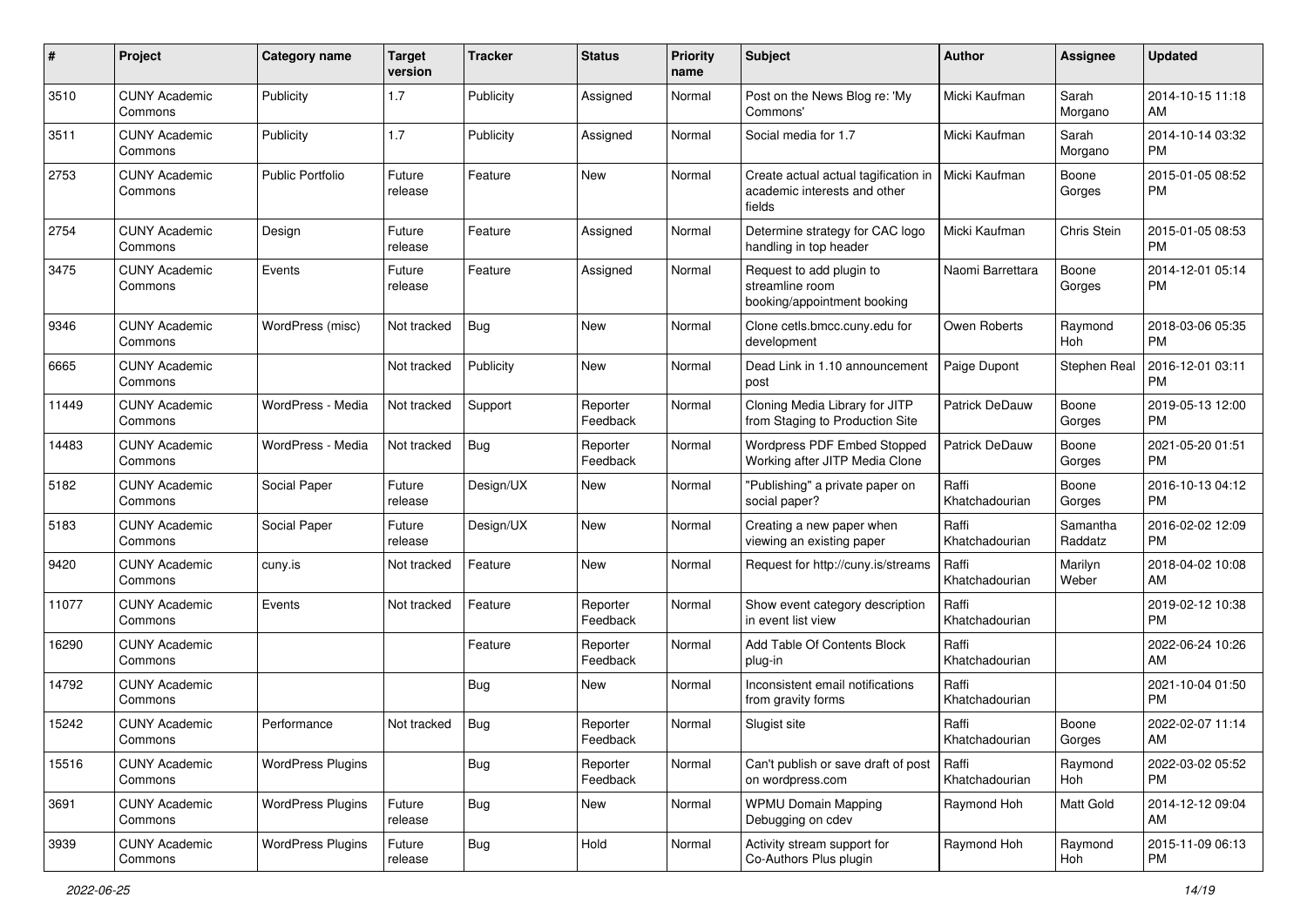| #     | Project                         | <b>Category name</b>     | <b>Target</b><br>version | <b>Tracker</b> | <b>Status</b>                       | <b>Priority</b><br>name | Subject                                                                              | Author           | <b>Assignee</b>       | <b>Updated</b>                |
|-------|---------------------------------|--------------------------|--------------------------|----------------|-------------------------------------|-------------------------|--------------------------------------------------------------------------------------|------------------|-----------------------|-------------------------------|
| 11243 | <b>CUNY Academic</b><br>Commons | BuddyPress (misc)        | Future<br>release        | Bug            | <b>New</b>                          | Normal                  | Audit bp-custom.php                                                                  | Raymond Hoh      | Raymond<br>Hoh        | 2022-04-26 11:59<br>AM        |
| 14496 | <b>CUNY Academic</b><br>Commons | Domain Mapping           | Future<br>release        | <b>Bug</b>     | New                                 | Normal                  | Mapped domain SSO uses<br>third-party cookies                                        | Raymond Hoh      | Raymond<br><b>Hoh</b> | 2021-05-24 04:03<br><b>PM</b> |
| 14908 | <b>CUNY Academic</b><br>Commons | Performance              |                          | <b>Bug</b>     | New                                 | Normal                  | Stale object cache on cdev                                                           | Raymond Hoh      | Boone<br>Gorges       | 2021-12-07 09:45<br>AM        |
| 16177 | <b>CUNY Academic</b><br>Commons | Reply By Email           |                          | Bug            | New                                 | Normal                  | Switch to Inbound mode for RBE                                                       | Raymond Hoh      | Raymond<br>Hoh        | 2022-05-30 04:32<br><b>PM</b> |
| 16255 | <b>CUNY Academic</b><br>Commons | WordPress (misc)         |                          | <b>Bug</b>     | New                                 | Normal                  | Need to define 'MULTISITE'<br>constant in wp-config.php                              | Raymond Hoh      |                       | 2022-06-19 09:31<br>AM        |
| 16296 | <b>CUNY Academic</b><br>Commons | Home Page                | 2.0.2                    | <b>Bug</b>     | Staged for<br>Production<br>Release | Normal                  | "Visit Profile" link on Member<br>Directory page doesn't work<br>properly            | Raymond Hoh      | Raymond<br>Hoh        | 2022-06-24 07:54<br><b>PM</b> |
| 14983 | <b>CUNY Academic</b><br>Commons | WordPress (misc)         | Not tracked              | Support        | Reporter<br>Feedback                | Normal                  | "Read More" tag not working                                                          | Rebecca Krisel   | Raymond<br>Hoh        | 2021-11-23 01:17<br><b>PM</b> |
| 4221  | <b>CUNY Academic</b><br>Commons | Group Forums             | Future<br>release        | Design/UX      | Assigned                            | Normal                  | Add 'Number of Posts' display<br>option to Forum page                                | Samantha Raddatz | Samantha<br>Raddatz   | 2015-06-26 02:21<br><b>PM</b> |
| 4222  | <b>CUNY Academic</b><br>Commons | User Experience          | Future<br>release        | Design/UX      | <b>New</b>                          | Normal                  | Add information to 'Delete<br>Account' page                                          | Samantha Raddatz | scott voth            | 2015-06-26 11:35<br>AM        |
| 4225  | <b>CUNY Academic</b><br>Commons | <b>DiRT</b> Integration  | Future<br>release        | Design/UX      | <b>New</b>                          | Normal                  | Add information to DIRT page (in<br>Create a Group)                                  | Samantha Raddatz | Matt Gold             | 2015-06-26 03:14<br><b>PM</b> |
| 4226  | <b>CUNY Academic</b><br>Commons | <b>BuddyPress Docs</b>   | Future<br>release        | Design/UX      | <b>New</b>                          | Normal                  | Add option to connect a Doc with<br>a Group                                          | Samantha Raddatz | Samantha<br>Raddatz   | 2015-09-09 04:08<br><b>PM</b> |
| 4253  | <b>CUNY Academic</b><br>Commons | <b>Public Portfolio</b>  | Future<br>release        | Design/UX      | <b>New</b>                          | Normal                  | Encourage users to add portfolio<br>content                                          | Samantha Raddatz | Samantha<br>Raddatz   | 2015-07-07 11:32<br>AM        |
| 4592  | <b>CUNY Academic</b><br>Commons | Events                   | Future<br>release        | Design/UX      | <b>New</b>                          | Normal                  | Event Creation - Venue Dropdown<br>Slow                                              | Samantha Raddatz | Boone<br>Gorges       | 2015-09-14 04:56<br><b>PM</b> |
| 4622  | <b>CUNY Academic</b><br>Commons | <b>Public Portfolio</b>  | Future<br>release        | Design/UX      | New                                 | Normal                  | <b>Profile Visibility Settings</b>                                                   | Samantha Raddatz | Samantha<br>Raddatz   | 2015-09-21 12:18<br><b>PM</b> |
| 5298  | <b>CUNY Academic</b><br>Commons |                          | Not tracked              | Publicity      | New                                 | Normal                  | Survey Pop-Up Text                                                                   | Samantha Raddatz | Samantha<br>Raddatz   | 2016-03-22 12:27<br><b>PM</b> |
| 5826  | <b>CUNY Academic</b><br>Commons | <b>WordPress Plugins</b> | Future<br>release        | Support        | Reporter<br>Feedback                | Normal                  | <b>Remove Subscription Options</b><br>plugin from directory                          | Sarah Morgano    | Sarah<br>Morgano      | 2016-10-21 04:14<br><b>PM</b> |
| 585   | <b>CUNY Academic</b><br>Commons | Group Forums             | Future<br>release        | Feature        | Assigned                            | Normal                  | Merge Forum Topics                                                                   | Sarah Morgano    | Boone<br>Gorges       | 2011-07-06 04:11<br>PM        |
| 1888  | <b>CUNY Academic</b><br>Commons | Home Page                | Future<br>release        | Feature        | Assigned                            | Normal                  | Refactor BP MPO Activity Filter to<br>support proper pagination                      | Sarah Morgano    | Boone<br>Gorges       | 2014-05-01 07:11<br>PM        |
| 11393 | <b>CUNY Academic</b><br>Commons |                          | Not tracked              | Publicity      | New                                 | Normal                  | After 1.15 release, ceate a hero<br>slide and post about adding a site<br>to a group | scott voth       | Patrick<br>Sweeney    | 2019-05-14 10:32<br>AM        |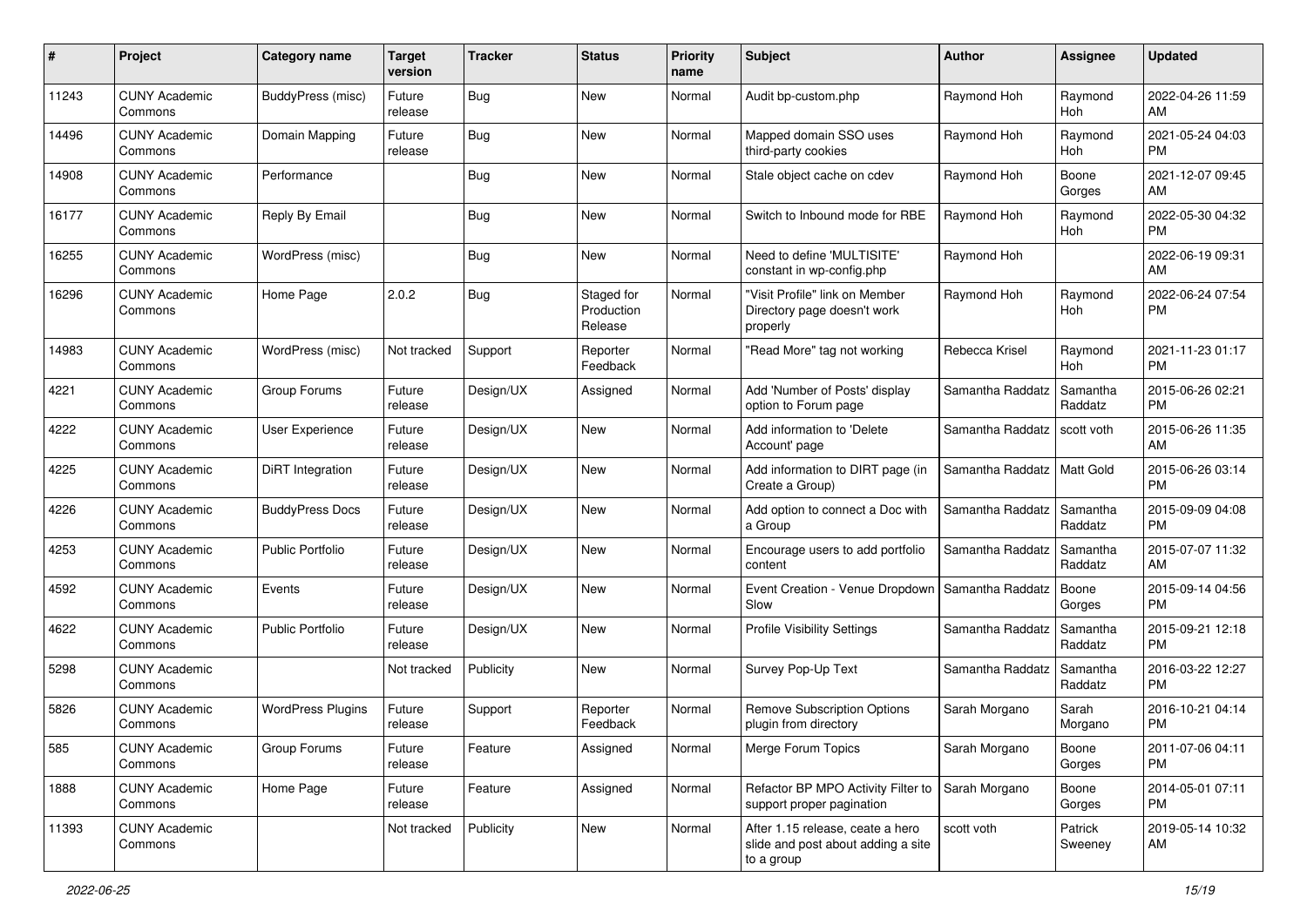| $\pmb{\#}$ | Project                         | Category name            | Target<br>version | <b>Tracker</b> | <b>Status</b>        | <b>Priority</b><br>name | <b>Subject</b>                                                                      | Author     | Assignee              | <b>Updated</b>                |
|------------|---------------------------------|--------------------------|-------------------|----------------|----------------------|-------------------------|-------------------------------------------------------------------------------------|------------|-----------------------|-------------------------------|
| 12392      | <b>CUNY Academic</b><br>Commons | Help/Codex               | Not tracked       | Documentation  | <b>New</b>           | Normal                  | <b>Updates to Common Commons</b><br>Questions on Help Page                          | scott voth | Margaret<br>Galvan    | 2020-02-11 10:53<br>AM        |
| 3492       | <b>CUNY Academic</b><br>Commons | <b>WordPress Themes</b>  | Future<br>release | Support        | Assigned             | Normal                  | Add CBOX theme to the<br>Commons                                                    | scott voth | Raymond<br>Hoh        | 2014-10-08 05:55<br><b>PM</b> |
| 10839      | <b>CUNY Academic</b><br>Commons | About page               | Not tracked       | Support        | New                  | Normal                  | <b>Mission Statement Needs</b><br>Revision                                          | scott voth | Matt Gold             | 2018-12-26 10:58<br>AM        |
| 10982      | <b>CUNY Academic</b><br>Commons | Domain Mapping           | Not tracked       | Support        | Reporter<br>Feedback | Normal                  | <b>CNAME</b> question                                                               | scott voth |                       | 2019-01-22 04:29<br><b>PM</b> |
| 11386      | <b>CUNY Academic</b><br>Commons | WordPress - Media        | Not tracked       | Support        | Reporter<br>Feedback | Normal                  | disappearing images                                                                 | scott voth | Boone<br>Gorges       | 2019-05-14 10:32<br>AM        |
| 11493      | <b>CUNY Academic</b><br>Commons | Domain Mapping           | Not tracked       | Support        | Reporter<br>Feedback | Normal                  | Domain Mapping Request - Talia<br>Schaffer                                          | scott voth | Matt Gold             | 2019-08-06 08:39<br>AM        |
| 11496      | <b>CUNY Academic</b><br>Commons | <b>Public Portfolio</b>  | 1.15.2            | Support        | <b>New</b>           | Normal                  | Replace Twitter Icon on Member<br>Portfolio page                                    | scott voth | Boone<br>Gorges       | 2019-06-06 01:03<br><b>PM</b> |
| 11788      | <b>CUNY Academic</b><br>Commons | <b>WordPress Plugins</b> | Future<br>release | Support        | Reporter<br>Feedback | Normal                  | Plugin Reguest - Browse Aloud                                                       | scott voth |                       | 2019-09-24 08:42<br>AM        |
| 12247      | <b>CUNY Academic</b><br>Commons | Publicity                | Not tracked       | Support        | <b>New</b>           | Normal                  | <b>Screenshot of First Commons</b><br>Homepage                                      | scott voth | scott voth            | 2020-01-14 12:08<br>PM        |
| 13946      | <b>CUNY Academic</b><br>Commons | <b>WordPress Plugins</b> | 2.1.0             | Support        | Assigned             | Normal                  | Custom Embed handler For<br>OneDrive files                                          | scott voth | Raymond<br><b>Hoh</b> | 2022-05-26 10:46<br>AM        |
| 14994      | <b>CUNY Academic</b><br>Commons | cdev.gc.cuny.edu         | Not tracked       | Support        | In Progress          | Normal                  | Clear Cache on CDEV                                                                 | scott voth | Raymond<br>Hoh        | 2021-12-07 03:51<br>PM        |
| 15767      | <b>CUNY Academic</b><br>Commons | WordPress (misc)         |                   | Support        | New                  | Normal                  | Site loading slowly                                                                 | scott voth | Boone<br>Gorges       | 2022-04-04 08:56<br><b>PM</b> |
| 10226      | <b>CUNY Academic</b><br>Commons | Courses                  | Future<br>release | Feature        | <b>New</b>           | Normal                  | Add "My Courses" to drop down<br>list                                               | scott voth | Boone<br>Gorges       | 2021-11-19 12:42<br><b>PM</b> |
| 10354      | <b>CUNY Academic</b><br>Commons | <b>Public Portfolio</b>  | Future<br>release | Feature        | <b>New</b>           | Normal                  | Opt out of Having a Profile Page                                                    | scott voth | Chris Stein           | 2020-05-12 10:43<br>AM        |
| 11531      | <b>CUNY Academic</b><br>Commons | Events                   | Future<br>release | Feature        | <b>New</b>           | Normal                  | Main Events calendar should<br>include non-public events that<br>user has access to | scott voth | Boone<br>Gorges       | 2019-06-11 10:00<br>AM        |
| 11860      | <b>CUNY Academic</b><br>Commons | Registration             | Future<br>release | Feature        | <b>New</b>           | Normal                  | <b>Ensure Students Are Aware They</b><br>Can Use Aliases At Registration            | scott voth |                       | 2019-09-24 08:46<br>AM        |
| 14394      | <b>CUNY Academic</b><br>Commons |                          | Not tracked       | Feature        | <b>New</b>           | Normal                  | Commons News Site - redesign                                                        | scott voth | scott voth            | 2021-09-14 10:46<br>AM        |
| 4438       | <b>CUNY Academic</b><br>Commons | Events                   | Future<br>release | <b>Bug</b>     | Assigned             | Normal                  | Events Calendar - Export<br><b>Recurring Events</b>                                 | scott voth | Daniel Jones          | 2016-05-23 04:25<br>PM        |
| 5827       | <b>CUNY Academic</b><br>Commons | <b>Public Portfolio</b>  | Future<br>release | <b>Bug</b>     | Assigned             | Normal                  | Academic Interests square<br>bracket links not working                              | scott voth | <b>Chris Stein</b>    | 2016-08-11 11:59<br><b>PM</b> |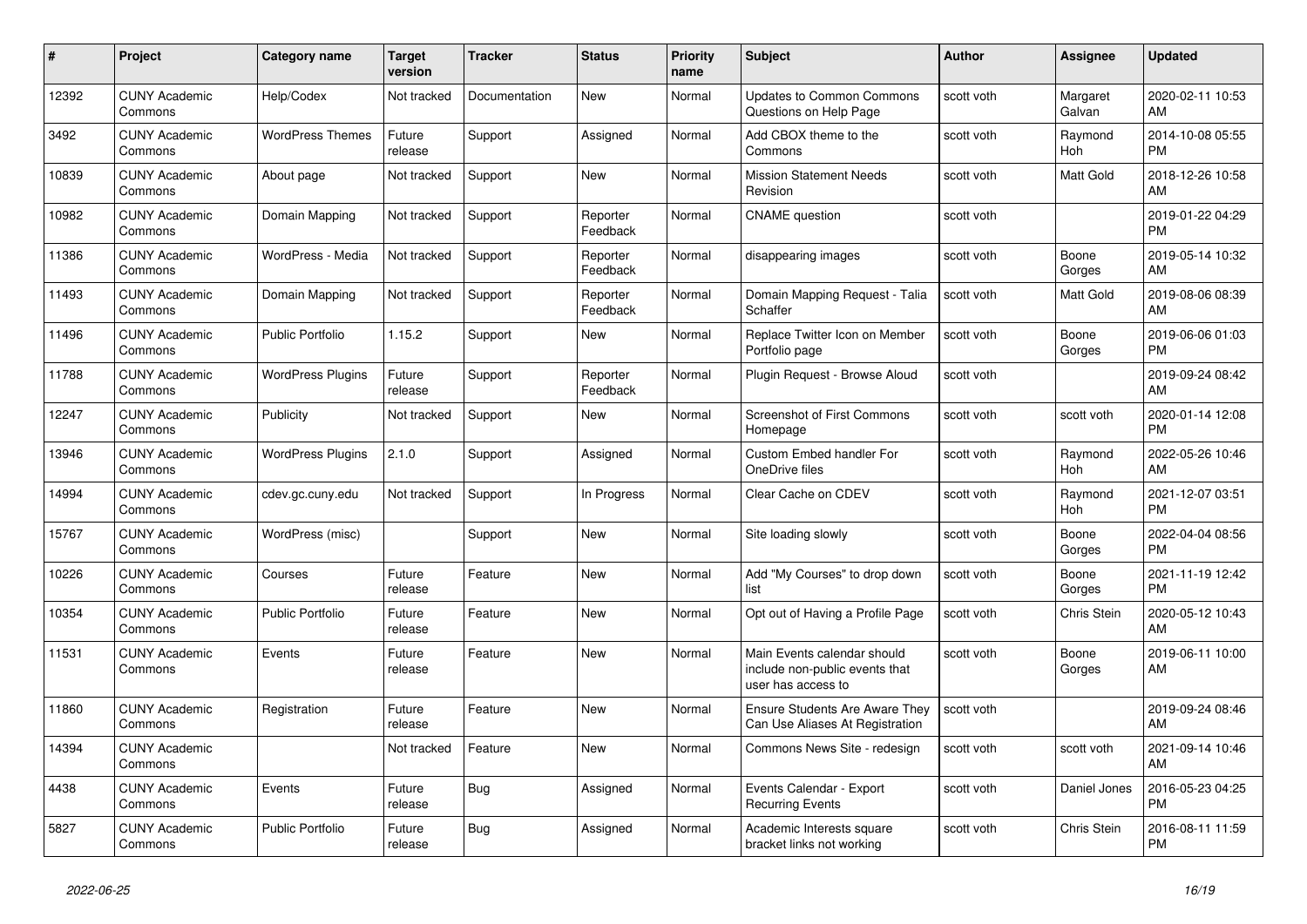| #     | Project                         | <b>Category name</b>     | Target<br>version | <b>Tracker</b> | <b>Status</b>        | <b>Priority</b><br>name | <b>Subject</b>                                                  | <b>Author</b>           | <b>Assignee</b>     | <b>Updated</b>                |
|-------|---------------------------------|--------------------------|-------------------|----------------|----------------------|-------------------------|-----------------------------------------------------------------|-------------------------|---------------------|-------------------------------|
| 9515  | <b>CUNY Academic</b><br>Commons | <b>WordPress Plugins</b> | Not tracked       | <b>Bug</b>     | Reporter<br>Feedback | Normal                  | Text to Speech plugin - "More<br>Slowly" checkbox not working   | scott voth              | Boone<br>Gorges     | 2018-06-13 02:26<br><b>PM</b> |
| 12573 | <b>CUNY Academic</b><br>Commons | <b>WordPress Plugins</b> | Future<br>release | Bug            | New                  | Normal                  | <b>CommentPress Core Issues</b>                                 | scott voth              |                     | 2020-03-24 04:32<br><b>PM</b> |
| 14113 | <b>CUNY Academic</b><br>Commons | WordPress (misc)         | Future<br>release | Bug            | Hold                 | Normal                  | Block Editor Not Working on this<br>page - Json error           | scott voth              | Boone<br>Gorges     | 2021-03-05 11:01<br>AM        |
| 16245 | <b>CUNY Academic</b><br>Commons | WordPress (misc)         |                   | <b>Bug</b>     | Reporter<br>Feedback | Normal                  | Save Button missing on<br>WordPress Profile page                | scott voth              | Raymond<br>Hoh      | 2022-06-16 03:09<br><b>PM</b> |
| 10439 | <b>CUNY Academic</b><br>Commons | Design                   | 2.1.0             | Design/UX      | <b>New</b>           | Normal                  | Create Style Guide for Commons                                  | Sonja Leix              | Sara Cannon         | 2022-06-23 06:20<br><b>PM</b> |
| 10368 | <b>CUNY Academic</b><br>Commons |                          | Future<br>release | Feature        | Assigned             | Normal                  | Use ORCID data to populate<br>academic profile page             | Stephen Francoeur       | Boone<br>Gorges     | 2018-09-25 01:53<br><b>PM</b> |
| 11624 | <b>CUNY Academic</b><br>Commons | WordPress (misc)         | Not tracked       | Support        | <b>New</b>           | Normal                  | Change pages into posts or swap<br>database for a Commons site? | Stephen Klein           | Raymond<br>Hoh      | 2019-07-09 11:04<br>AM        |
| 9643  | <b>CUNY Academic</b><br>Commons | Publicity                | Not tracked       | Feature        | <b>New</b>           | Normal                  | Create a page on the Commons<br>for logos etc.                  | Stephen Real            | Stephen Real        | 2018-04-24 10:53<br>AM        |
| 4972  | <b>CUNY Academic</b><br>Commons | Analytics                | Not tracked       | <b>Bug</b>     | <b>New</b>           | Normal                  | <b>Newsletter Analytics</b>                                     | Stephen Real            | Matt Gold           | 2015-12-09 12:54<br><b>PM</b> |
| 8440  | <b>CUNY Academic</b><br>Commons | Onboarding               | Not tracked       | <b>Bug</b>     | <b>New</b>           | Normal                  | Create Test Email Accounts for<br><b>Onboarding Project</b>     | Stephen Real            | Stephen Real        | 2017-08-01 09:49<br><b>PM</b> |
| 14629 | <b>CUNY Academic</b><br>Commons |                          | Not tracked       | <b>Bug</b>     | Reporter<br>Feedback | Normal                  | Possible Post Order Bug?                                        | <b>Syelle Graves</b>    |                     | 2021-09-14 10:47<br>AM        |
| 11556 | <b>CUNY Academic</b><br>Commons | Courses                  | Not tracked       | <b>Bug</b>     | Reporter<br>Feedback | Normal                  | Instructor name given in course<br>listing                      | Tom Harbison            |                     | 2019-06-25 04:12<br><b>PM</b> |
| 12198 | <b>CUNY Academic</b><br>Commons |                          | Not tracked       | <b>Bug</b>     | Reporter<br>Feedback | Normal                  | Duplicate listing in My Sites                                   | Tom Harbison            |                     | 2019-12-09 05:50<br><b>PM</b> |
| 5679  | <b>CUNY Academic</b><br>Commons | Analytics                | Not tracked       | Feature        | <b>New</b>           | Normal                  | Logged In Users for GA                                          | <b>Valerie Townsend</b> | Valerie<br>Townsend | 2016-06-11 09:49<br>AM        |
| 1165  | <b>CUNY Academic</b><br>Commons | <b>Email Invitations</b> | Future<br>release | Feature        | Assigned             | Low                     | Allow saved lists of invitees under<br>Send Invites             | <b>Boone Gorges</b>     | Boone<br>Gorges     | 2015-11-09 06:03<br><b>PM</b> |
| 1166  | <b>CUNY Academic</b><br>Commons | <b>Email Invitations</b> | Future<br>release | Feature        | <b>New</b>           | Low                     | Better organizational tools for<br>Sent Invites                 | <b>Boone Gorges</b>     | Boone<br>Gorges     | 2015-11-09 06:02<br><b>PM</b> |
| 1167  | <b>CUNY Academic</b><br>Commons | <b>Email Invitations</b> | Future<br>release | Feature        | New                  | Low                     | Allow email invitations to be<br>resent                         | Boone Gorges            | Boone<br>Gorges     | 2015-11-12 12:53<br>AM        |
| 1417  | <b>CUNY Academic</b><br>Commons | <b>BuddyPress Docs</b>   | Future<br>release | Feature        | Assigned             | Low                     | Bulk actions for BuddyPress Docs                                | <b>Boone Gorges</b>     | Boone<br>Gorges     | 2016-10-17 10:41<br><b>PM</b> |
| 1423  | <b>CUNY Academic</b><br>Commons | BuddyPress (misc)        | Future<br>release | Feature        | Assigned             | Low                     | Show an avatar for pingback<br>comment activity items           | Boone Gorges            | Tahir Butt          | 2016-10-24 12:03<br><b>PM</b> |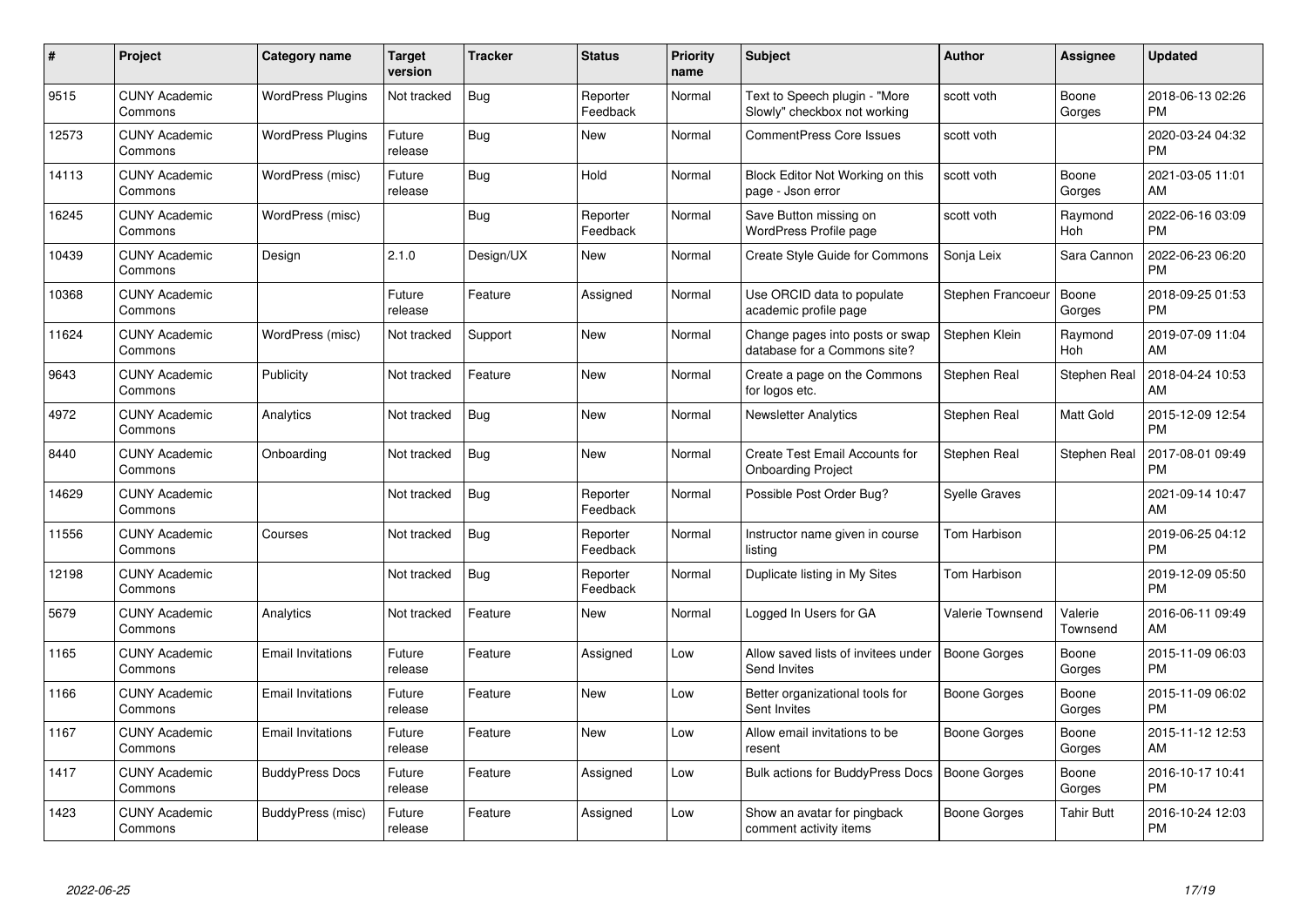| $\#$  | Project                         | Category name              | <b>Target</b><br>version | <b>Tracker</b> | <b>Status</b>        | <b>Priority</b><br>name | <b>Subject</b>                                                                                                                                        | Author              | Assignee            | <b>Updated</b>                |
|-------|---------------------------------|----------------------------|--------------------------|----------------|----------------------|-------------------------|-------------------------------------------------------------------------------------------------------------------------------------------------------|---------------------|---------------------|-------------------------------|
| 1983  | <b>CUNY Academic</b><br>Commons | Home Page                  | Future<br>release        | Feature        | Assigned             | Low                     | Media Library integration with<br>Featured Content plugin                                                                                             | Boone Gorges        | Dominic<br>Giglio   | 2014-03-17 10:34<br>AM        |
| 3048  | <b>CUNY Academic</b><br>Commons | <b>Public Portfolio</b>    | Future<br>release        | Feature        | <b>New</b>           | Low                     | Images for rich text profile fields                                                                                                                   | <b>Boone Gorges</b> | Boone<br>Gorges     | 2014-02-19 12:56<br><b>PM</b> |
| 6749  | <b>CUNY Academic</b><br>Commons | Events                     | Future<br>release        | Bug            | <b>New</b>           | Low                     | BPEO iCal request can trigger<br>very large number of DB queries                                                                                      | Boone Gorges        | Raymond<br>Hoh      | 2016-11-15 10:09<br><b>PM</b> |
| 3615  | <b>CUNY Academic</b><br>Commons | Redmine                    | Not tracked              | Feature        | <b>New</b>           | Low                     | Create Redmine issues via email                                                                                                                       | Dominic Giglio      | Boone<br>Gorges     | 2017-11-16 11:36<br>AM        |
| 2325  | <b>CUNY Academic</b><br>Commons | BuddyPress (misc)          | Future<br>release        | Feature        | Assigned             | Low                     | Profile should have separate<br>fields for first/last names                                                                                           | local admin         | Boone<br>Gorges     | 2015-11-09 06:09<br><b>PM</b> |
| 2610  | <b>CUNY Academic</b><br>Commons | Group Invitations          | Future<br>release        | Feature        | Assigned             | Low                     | Request: Custom invitation<br>message to group invites                                                                                                | local admin         | Boone<br>Gorges     | 2015-11-09 06:13<br><b>PM</b> |
| 6392  | <b>CUNY Academic</b><br>Commons | Group Forums               | Future<br>release        | Design/UX      | Assigned             | Low                     | Composition/Preview Panes in<br>Forum Posts                                                                                                           | Luke Waltzer        | Paige Dupont        | 2016-10-21 04:26<br><b>PM</b> |
| 6389  | <b>CUNY Academic</b><br>Commons | <b>BuddyPress Docs</b>     | Future<br>release        | Feature        | <b>New</b>           | Low                     | Make Discussion Area Visible<br>When Editing a Doc                                                                                                    | Luke Waltzer        | Boone<br>Gorges     | 2016-10-21 04:16<br><b>PM</b> |
| 6356  | <b>CUNY Academic</b><br>Commons | <b>WordPress Plugins</b>   | Future<br>release        | Bug            | Reporter<br>Feedback | Low                     | Should Subscribe2 be<br>deprecated?                                                                                                                   | Luke Waltzer        |                     | 2017-03-20 12:20<br><b>PM</b> |
| 5050  | <b>CUNY Academic</b><br>Commons | Social Paper               | Future<br>release        | Feature        | <b>New</b>           | Low                     | Making comments visible in SP<br>editing mode (SP suggestion #1)                                                                                      | Marilyn Weber       | Samantha<br>Raddatz | 2019-09-17 11:10<br><b>PM</b> |
| 5052  | <b>CUNY Academic</b><br>Commons | Social Paper               | Future<br>release        | Feature        | <b>New</b>           | Low                     | Sentence by sentence or line by<br>line comments (SP suggestion #3)                                                                                   | Marilyn Weber       | Boone<br>Gorges     | 2016-02-11 10:24<br><b>PM</b> |
| 5053  | <b>CUNY Academic</b><br>Commons | Social Paper               | Future<br>release        | Feature        | <b>New</b>           | Low                     | Scrollable menu to add readers<br>(SP suggestion #4)                                                                                                  | Marilyn Weber       | Samantha<br>Raddatz | 2016-04-21 05:21<br><b>PM</b> |
| 5058  | <b>CUNY Academic</b><br>Commons | Social Paper               | Future<br>release        | Feature        | <b>New</b>           | Low                     | Can there be a clearer signal that<br>even when comments have<br>already been made you add<br>comments by clicking on the side?<br>(SP suggestion #5) | Marilyn Weber       | Samantha<br>Raddatz | 2016-02-11 10:24<br><b>PM</b> |
| 13912 | <b>CUNY Academic</b><br>Commons |                            | Not tracked              | Feature        | Hold                 | Low                     | posting "missed schedule"                                                                                                                             | Marilyn Weber       |                     | 2021-02-23 10:46<br>AM        |
| 11971 | <b>CUNY Academic</b><br>Commons | <b>Email Notifications</b> | Future<br>release        | Bug            | Reporter<br>Feedback | Low                     | Pictures obscured in emailed post<br>notifications                                                                                                    | Marilyn Weber       | Raymond<br>Hoh      | 2019-11-21 01:14<br><b>PM</b> |
| 2577  | <b>NYCDH Community</b><br>Site  |                            |                          | Feature        | Assigned             | Low                     | Investigate Potential to Add Links<br>to the Forum                                                                                                    | <b>Mark Newton</b>  | Alex Gil            | 2013-05-16 09:40<br><b>PM</b> |
| 2576  | <b>NYCDH Community</b><br>Site  |                            |                          | Bug            | Hold                 | Low                     | <b>Test Next Button in Javascript</b><br><b>Tutorial Under Activities</b>                                                                             | <b>Mark Newton</b>  | Alex Gil            | 2013-05-18 02:55<br><b>PM</b> |
| 310   | <b>CUNY Academic</b><br>Commons | BuddyPress (misc)          | Future<br>release        | Feature        | Assigned             | Low                     | <b>Friend Request Email</b>                                                                                                                           | <b>Matt Gold</b>    | Samantha<br>Raddatz | 2015-11-09 05:08<br>PM        |